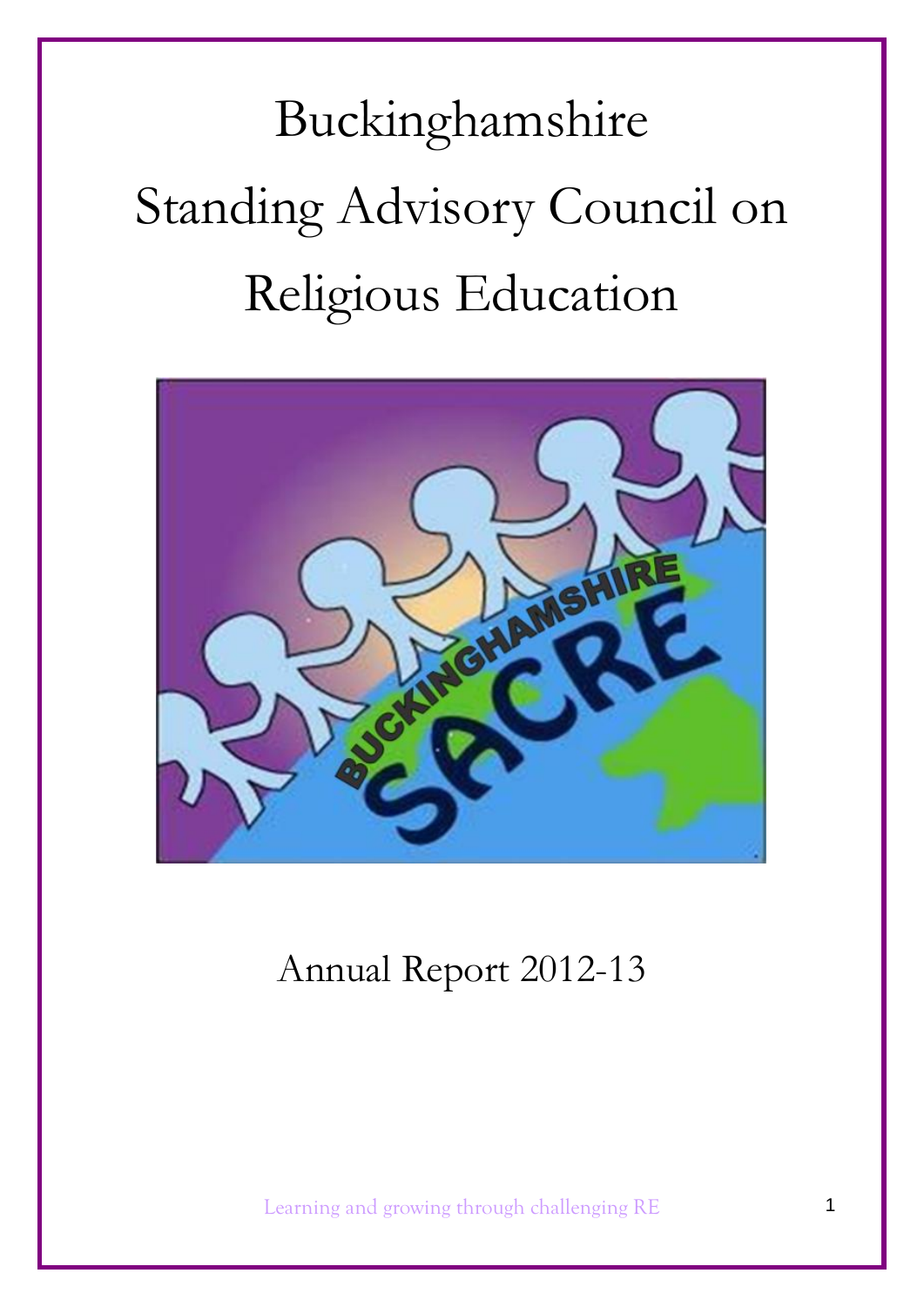## **Contents**

Foreword from the Chair

- 1. Standards and quality of provision of RE
	- 1.1 General provision: Primary Schools and Key Stage 3
	- 1.2 Examination RS in Buckinghamshire
	- 1.3 Special Schools

2. Managing the SACRE and Partnership with the LA and Other Key Stakeholders

- 2.1 Meetings
- 2.2 Joint Bucks and Oxon SACREs collaboration
- 3. Effectiveness of the Agreed Syllabus
	- 3.1 Launch of the Agreed Syllabus
	- 3.2 Support and Training
- 4. Collective Worship
	- 4.1 Policies for Collective Worship
	- 4.2 Visits and Visitors
	- 4.3 Determinations
- 5. SACRE and School Improvement
	- 5.1 INSET and Training
	- 5.2 Holocaust Memorial Day
- Appendix 1: KS4 2013 Religious Studies Results
- Appendix 2: Examples of School Collective Worship Policies
- Appendix 3: SACRE Membership
- Appendix 4: SACRE members' attendance for the year 2012/2013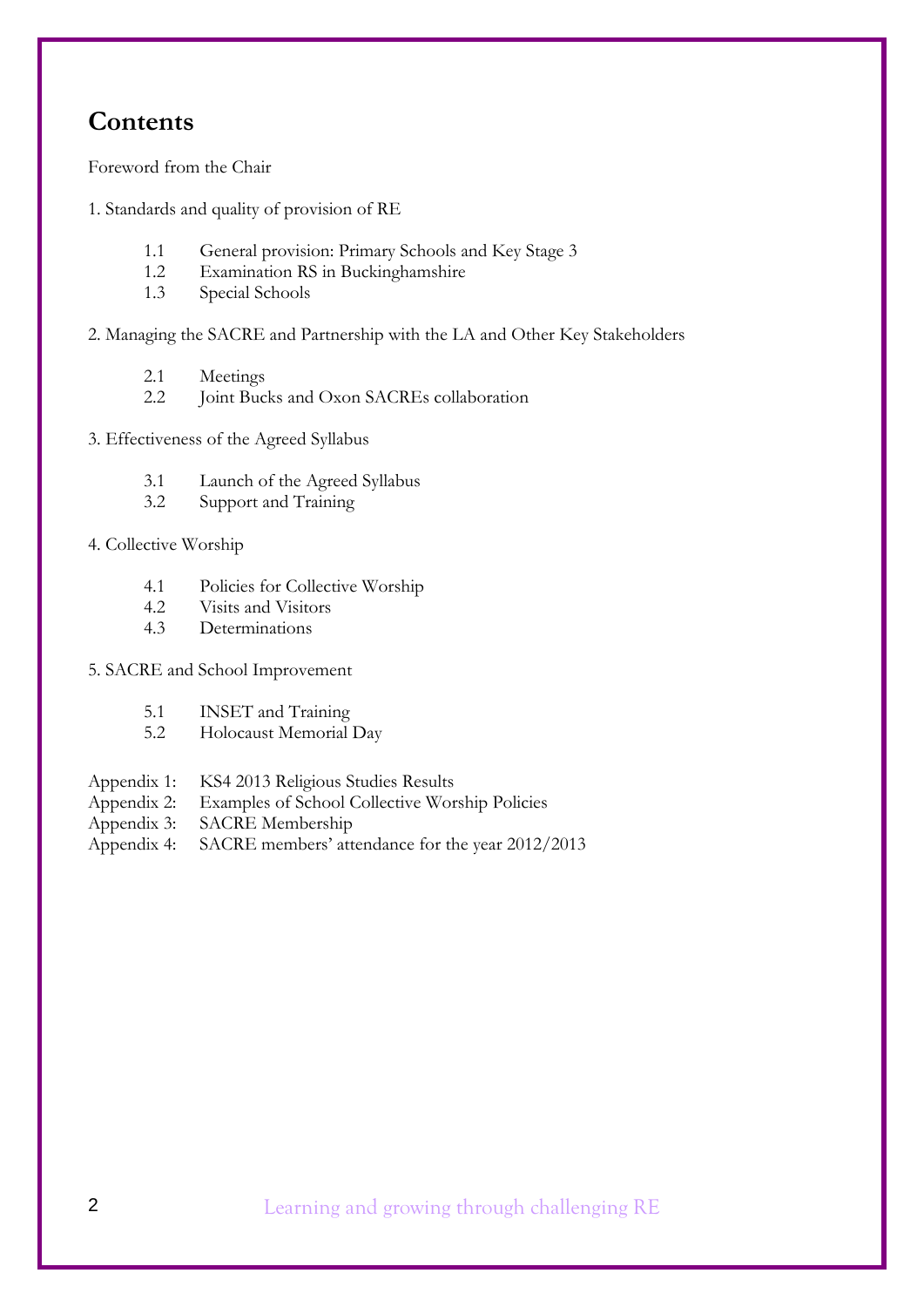## **Foreword from the Chair of SACRE**

As SACRE members we are privileged in visiting at least 3 schools every year. Each term we hold one of our meetings at a school and receive a presentation from the teacher responsible for RE about the manner in which this subject is delivered. As our Agreed Syllabus 2011-2016 had its launch this year we have been particularly interested in ascertaining how well it is received in schools.



At Wye Valley School on 10.10.12 we received a fascinating presentation during which we learned that all KS4 students followed the short course in RE and others are given the opportunity to continue to a full GCSE. At that time over 50 students in each of the 2 year groups were following the full course and there is a thriving  $6<sup>th</sup>$  Form course. Two students had gained 100% at GCSE, that summer. One of whom, in responding to my question 'How would you persuade Mr Michael Gove not to marginalise RE as an examination subject?', replied: *'RE challenges you in a way you enjoy. It is about the meaning of life and making sense of it. It makes you more confident, as through debating and discussion you learn to consider the topic from a variety of different viewpoints and RE also underpins a range of other subjects'.* 

The Head of RE, a member of the Writing Panel for the Bucks Agreed Syllabus, has adopted the Key Question approach at KS3, with philosophical investigation as central to provision. Buddhism and Sikhism are studied in addition to Christianity which is covered in both KS3 and KS4.

On 28.01.13 at The Disraeli Primary School in High Wycombe we heard that RE is delivered in a variety of cross-curricular and dedicated approaches: as part of the creative curriculum - 'Big Question' - and sometimes as a lead subject. Members of SACRE enjoyed hearing about MESSC Days (which we called 'Messy Days') and sounded great fun. The children take part in vertically grouped home bases and have been given the following themes: 'Working Together', 'Peace and Justice' and 'A Life's Journey'. The 'messy' activities have included: producing a film, a radio programme or a banner, designing a game, creating collage, reading stories, painting, drawing, discussions, drama, creating a song, rap, dance, writing prayers, poems, lists, recipes, cooking food.....all demonstrating what fun RE can become and how it can embrace a broad spread of faith and cultural backgrounds. Disraeli is a richly diverse school religiously, culturally and socially, so this richness of RE is most pleasing!

At The Royal Latin School on 15.05.13 members were given a presentation by the head of Philosophy and Religion who invited 2 pupils to join us so that they could explain what they liked about this subject. They replied that they like practical things – finding it much easier to learn this way, they have made puppets and use story a great deal. In addition they look forward to the lessons and what they are going to learn as everyone is different and relevant and encompass equality. The HoD confirmed that lessons are based around practical work and all units of study are in line with the Agreed Syllabus, which was described as being 'very useful, not too prescriptive, incredibly clear, straightforward and logical'. When asked if the questions were more helpful than units the HoD replied that he likes to start a unit with questions, this doesn't always lead to answers but leads to more questions which suits RE.

The launch of our Agreed Syllabus, 'Learning and Growing through Challenging RE 2011-2016' took place at Green Park on October 15 2012.

At this stage in our development as a SACRE it is of added benefit as discussion is currently underway for some collaboration with the Oxford SACRE and the Oxford Diocese.

We are extremely grateful to Jo Fageant for preparing an 'An Example of a Collective Worship Policy for use in Church of England Schools' and 'An Example of a Collective Worship Policy in an LA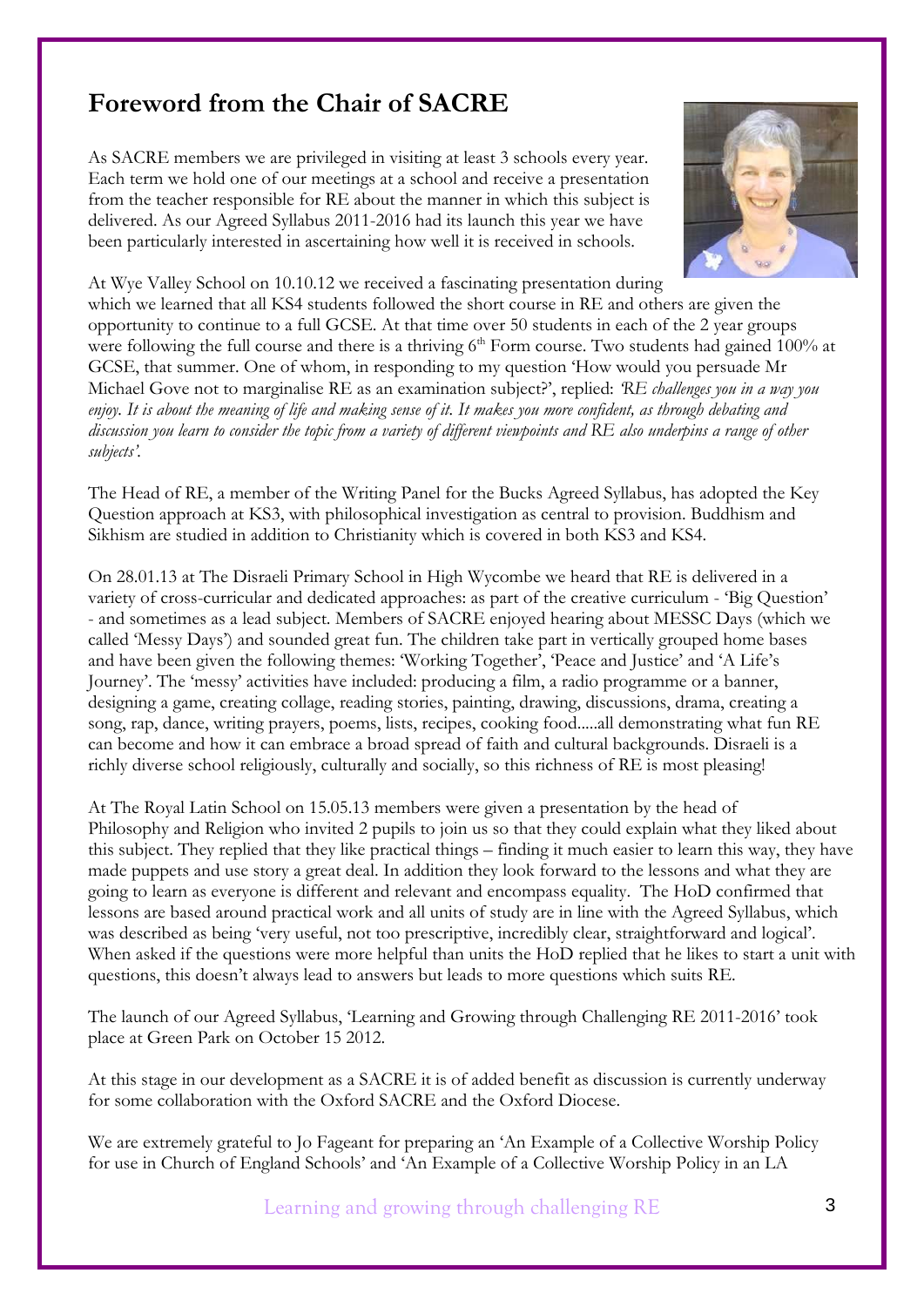Maintained School.' These documents are up to date policies; the contextual framework has changed however the legal framework hasn't. They have been produced as local guidance to assist schools in developing their own policies and will need to be adapted according to each school base and pupils' needs. Copies of these are included in the Appendices.

For the first time we held an event to mark Holocaust Memorial Day. See the article further on in this report.

Our evening meeting in March was an opportunity to receive a presentation by Ann Chalmers, Chief Executive of Child Bereavement UK, a charity based in Saunderton which provides support to children who have experienced bereavement. They were also launching their newest initiative 'The Elephants Tea Party', designed to enable teachers to support children who are bereaved in a memorable and imaginative manner. A communication about this resource was sent to schools.

SACRE meetings are always fascinating with the wealth of material we receive, through presentations, discussion amongst ourselves and valuable guidance on RE that we receive from Bill Moore, who is not only inspirational in the knowledge that he brings but also in the inclusive atmosphere he engenders at our meetings.

We have welcomed new members to SACRE this year: Sue Bowen as the NUT representative, whose choice of reflection I have selected to conclude this introduction; Sushma Sahajpal, Creative education Consultant for Indian culture; Bob Woollard, a County Councillor; and Mark Mayne, the representative from ASCL. A significant presence at all our meetings is our very capable Clerk to SACRE, Allison Holley, who thinks of our needs before we are even aware of them and ensures that all our meetings are planned, resourced and recorded with extraordinary efficiency and good humour. She has my grateful thanks.

I am also extremely grateful to the loyal membership and the wealth of expertise and interest they bring to each meeting and the friendships that are engendered there. We begin with a short silence and conclude with a reflection brought by our members in turn which enables us to separate in thoughtful mode.

Prayer from the Hindu tradition

'We are the birds of the same nest, We may wear different skins, We may speak in different tongues, We may believe in different religions, We may belong to different cultures, Yet we share the same home – our earth'

Vakine MeTarlane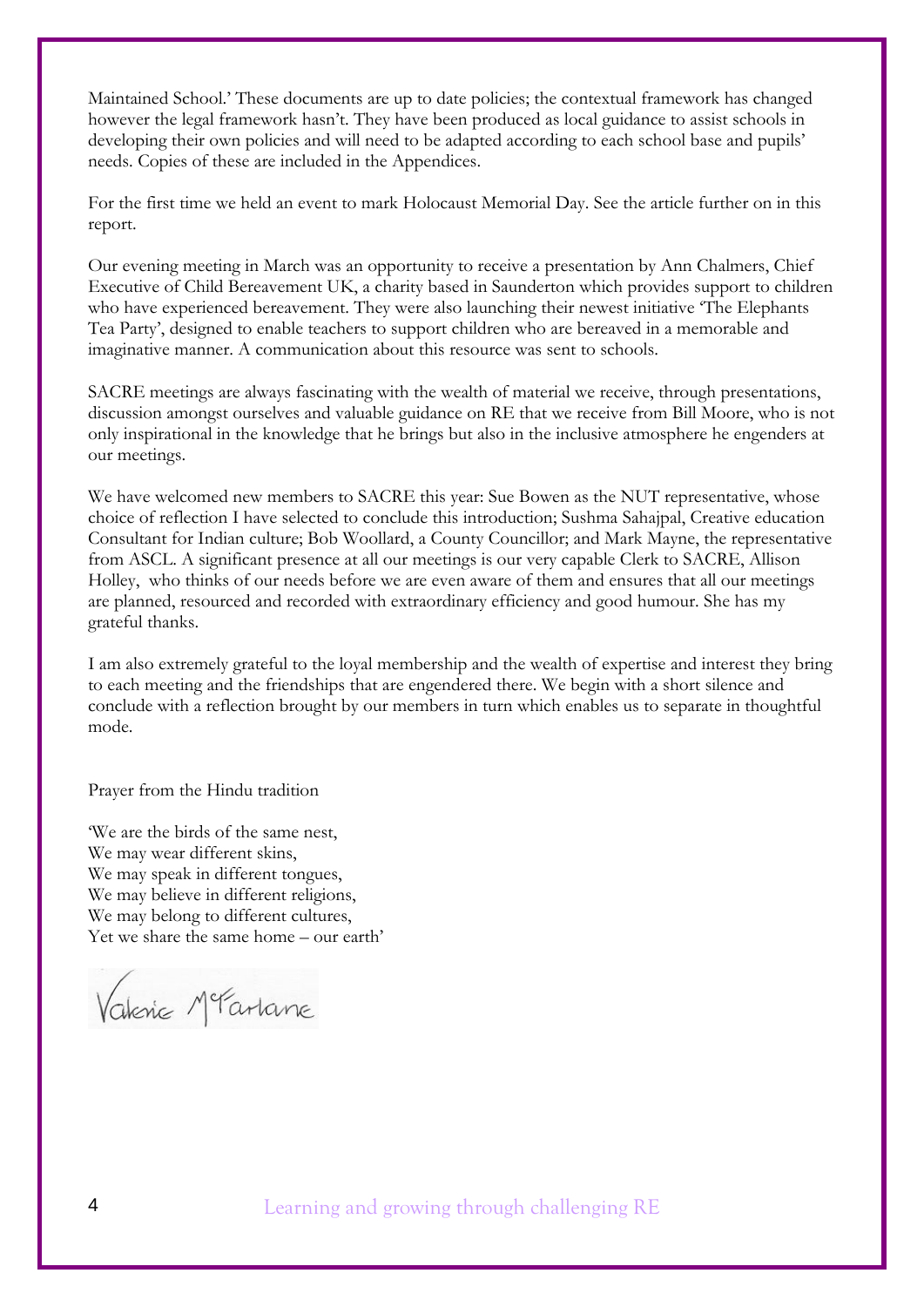## Reflection chosen by Olwyn Davison-Oakley

Each second we live is a new and unique moment of the universe, a moment that will never be again. And what do we teach our children? We teach them that two and two make four, and that Paris is the capital of France. When will we also teach them what they are? We should say to each of them: Do you know what you are? You are a marvel. You are unique. In all the years that have passed, there has never been another child like you. Your legs, your arms, your clever fingers, the way you move. You may become a Shakespeare, a Michelangelo, a Beethoven. You have the capacity for anything. Yes, you are a marvel. You are unique!

#### **Words from cellist and composer Pablo Casals**

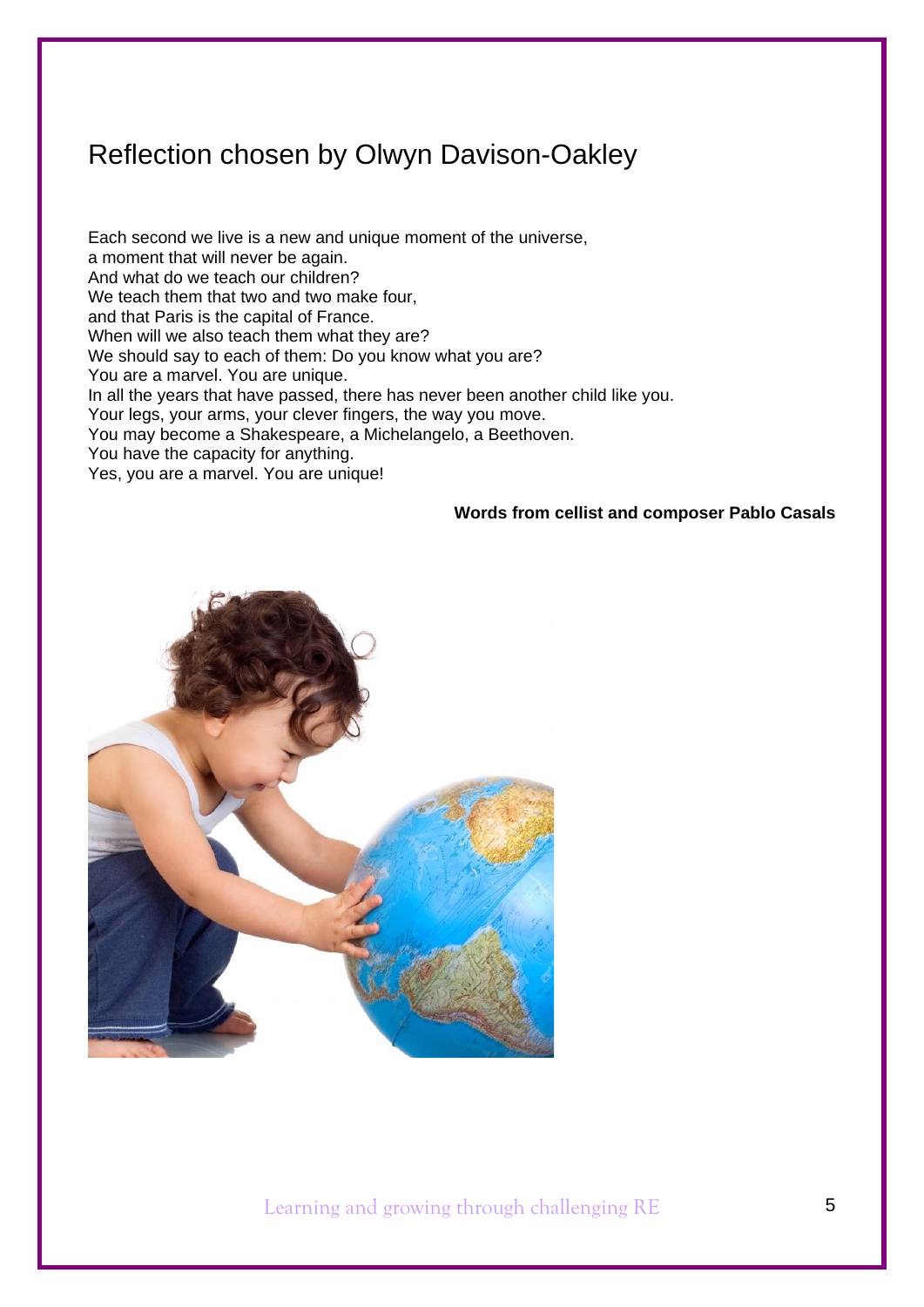## **1. Standards and quality of provision of RE**

**As we have said before, we believe that quality RE is more than just examination success and test or assessment levels.** The Agreed Syllabus states that RE is *both rigorously academic and deeply personal*  and so quality of provision cannot be measured only through data. Good RE is challenging on all levels and involves dialogue, questioning, reflection and an exploration of what life means in the great faith traditions and in the range of religious, spiritual and humanistic worldviews that pervade our modern era. Above all, it enables pupils to understand themselves, each other and their world more deeply.

## 1.1 General provision: Primary Schools and Key Stage 3

We are not properly able to monitor quality RE in KS 1-3. This is a real shame, as it is increasingly important that future generations grow up to be 'religiously literate'. SACRE welcomes any contributions schools may have to help us build a picture of quality RE in Buckinghamshire schools and academies, primary, secondary and special. Please let us know of good practice in your school and feel free to invite one of us in to share and celebrate it! If we have the capacity, we will. In this way we can act as a networking facilitator to signpost schools to quality practice as well as support you in developing your provision further.

## 1.2 Examination RS in Buckinghamshire (See Appendix 1)

Religious Education in KS4 and Post-16 remains statutory and the Agreed Syllabus allows flexibility of provision, either through an externally validated specification (without necessarily having to be entered for the examination) or the appropriate Core RE requirements as set out in sections 4.6 and 4.7 (pp 36- 39) of the Syllabus. SACRE encourages providers to allow students in KS4 the opportunity to gain a qualification from their entitlement to RE, so that their achievements in the subject can be recognised. We also encourage Post-16 providers to provide those students who so wish, the opportunity to pursue examination RS as an academic subject that will contribute significantly to their future career choices and their understanding of themselves and the modern world.

**Overall, achievement in GCSE Full Course in 2013** in our schools is significantly better than national results. This is a great improvement on last year and a credit to the staff and students involved. However fewer students were entered in Bucks than last year and compared with schools nationally. More students are entered from Upper Schools than Grammar Schools, both numerically and as a proportion of the total. We do not have accurate data on how much time is allowed for Full GCSE RS, but the expected time is as for any other GCSE – i.e. approximately 5 lessons per fortnight. Anything less disadvantages the students, encourages superficial rote teaching to the specification and makes comparisons with other subjects meaningless.

**Performance at Short Course in 2013** for the higher grades is significantly higher than nationally, though slightly below for  $A^*$  - G. Nationally, fewer candidates were entered for the short course than last year and yet the situation in Bucks is a marginal increase! Nonetheless, well over a third of KS4 students leave without being given the chance to gain a qualification in RS. Bearing in mind that RE is a statutory entitlement for all, it would be of real benefit to our students to have a qualification to mark and celebrate their learning and achievements. Whilst Short Courses no longer contribute to the school performance tables, they do nonetheless count to what the students take with them into their next phase of education, training and employment. SACRE therefore encourages all schools to allow all students the opportunity to be entered for an external qualification in RS at the end of KS4.

. **A and AS level** outcomes this year are not quite as spectacular as 2012, however are nonetheless very pleasing, especially for the top grades, where we significantly out-performed schools nationally. We did, however, have a greater proportion of students who did not pass the A Level, although we do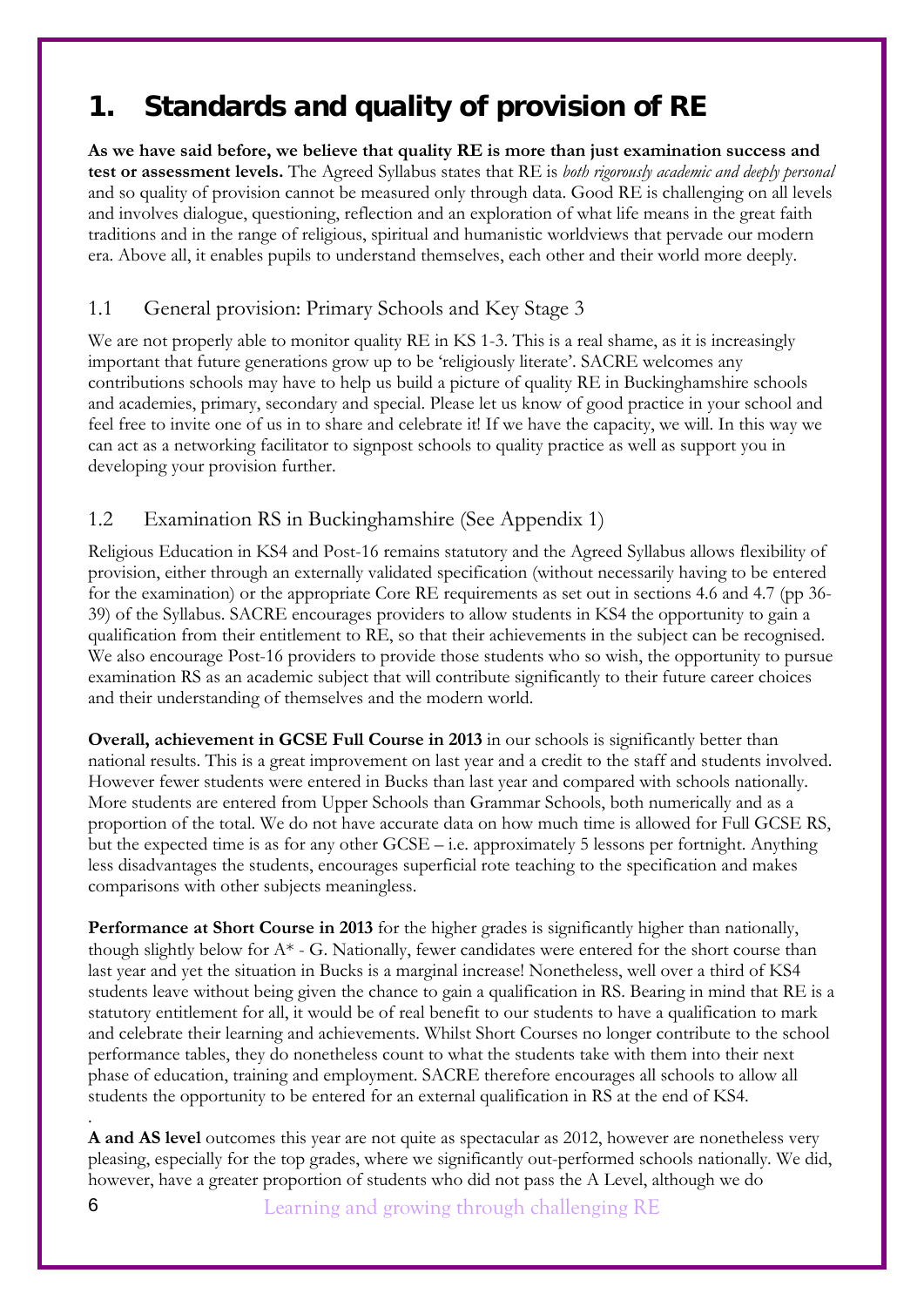recognise that one year's data is not statistically significant, especially in the light of last year's 100% pass!

SACRE is keen to help schools develop GCSE and Post-16 RS examinations and also general RE provision, and hopes to contact schools to develop networks and raise the profile of the subject as an academic qualification.

## 1.3 Achievement in Special Schools

We are most fortunate to have Margaret Dean, Head of RE (and many other things!) at Alfriston Special School and now an academy. Margaret is a teacher representative on SACRE and co-ordinates a NATRE group to support special schools. She has produced very useful resources and is available to visit schools to offer support and advice. Margaret will help special schools and SENDCOs in mainstream schools explore how best to measure progress in RE. She can be contacted at Alfriston Academy.

## 1.4 A big thank you

SACRE members thoroughly enjoy visiting schools for our meetings, where they have face-to-face discussions with teachers and often pupils. This helps us to keep in touch with what our work is really all about. Whilst we do what we can to support schools and help pupils, it is you, the teachers and pupils, who really make RE what it is: for that we are heartily grateful. We are keen to hear your views and find out what is happening in schools, so please do contact us either to tell us what you are doing, or to invite us in.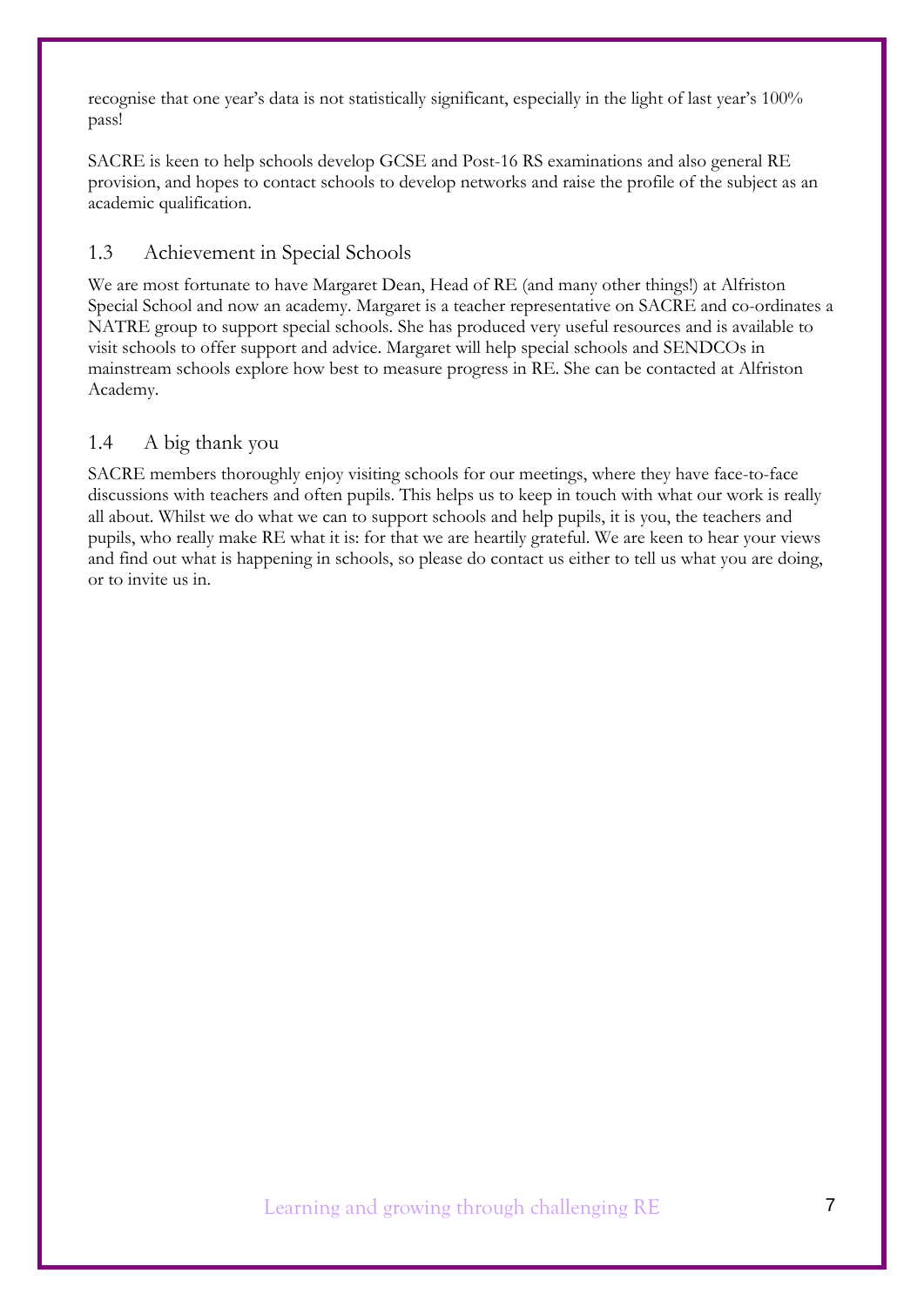## **Examination Data summary 2013 (with 2012 trend)**

|                                                                |         |      |                                             |                                                            |             | <b>GCSE Full Course</b> |            |                                                              |            | <b>GCSE Short Course</b> |            | $%$ KS4                                               |
|----------------------------------------------------------------|---------|------|---------------------------------------------|------------------------------------------------------------|-------------|-------------------------|------------|--------------------------------------------------------------|------------|--------------------------|------------|-------------------------------------------------------|
| <b>GCSE Full Course and</b><br><b>Short Course 2013</b>        |         |      | Number of<br>pupils at<br>the end of<br>KS4 | $^{0}/_{0}$<br><b>Entries</b><br>(out of<br>KS4<br>pupils) | $\% A^*$ -A | $\% A*$ -C              | % $A^*$ -G | $\frac{0}{0}$<br><b>Entries</b><br>(out of<br>KS4<br>pupils) | $\% A^* A$ | $\% A^{\ast}$ -C         | $\% A*$ -G | pupils<br>entered<br>for Full<br>or SC<br><b>GCSE</b> |
|                                                                | England |      |                                             | 36                                                         | N/A         | 74                      | 98         | 25                                                           | 16         | 50                       | 93         | 61                                                    |
| Buckinghamshire Maintained and Academy Schools (incl. Special) |         | 5562 | 26.0                                        | 40.7                                                       | 82.3        | 99.5                    | 35.7       | 30.3                                                         | 67.4       | 98.0                     | 61.7       |                                                       |
| Buckinghamshire Upper Schools                                  |         | 3309 | 30.4                                        | 22.8                                                       | 74.8        | 99.3                    | 31.1       | 7.3                                                          | 40.1       | 96.2                     | 61.5       |                                                       |
| Buckinghamshire Grammar Schools                                |         | 2136 | 20.7                                        | 81.3                                                       | 99.3        | 100.0                   | 44.7       | 55.0                                                         | 96.8       | 100.0                    | 65.4       |                                                       |

|                                                                |         |      |                                             |                                                              |            | <b>GCSE Full Course</b> |           |                                                              |            | <b>GCSE Short Course</b> |            | $%$ KS4                                               |
|----------------------------------------------------------------|---------|------|---------------------------------------------|--------------------------------------------------------------|------------|-------------------------|-----------|--------------------------------------------------------------|------------|--------------------------|------------|-------------------------------------------------------|
| <b>GCSE Full Course and</b><br><b>Short Course 2012</b>        |         |      | Number of<br>pupils at<br>the end of<br>KS4 | $\frac{0}{0}$<br><b>Entries</b><br>(out of<br>KS4<br>pupils) | $\% A^* A$ | $\% A*$ -C              | $\% A^*G$ | $\frac{0}{0}$<br><b>Entries</b><br>out of)<br>KS4<br>pupils) | $\% A^* A$ | $\% A*$ -C               | $\% A*$ -G | pupils<br>entered<br>for Full<br>or SC<br><b>GCSE</b> |
|                                                                | England |      |                                             |                                                              | 31.9       | 73.2                    | 98.5      | 64.8                                                         | 18.1       | 53.1                     | 95.3       | 69.3                                                  |
| Buckinghamshire Maintained and Academy Schools (incl. Special) |         |      | 5483                                        | 28.2                                                         | 35.7       | 73.5                    | 98.6      | 32.6                                                         | 37.3       | 69.3                     | 97.8       | 60.8                                                  |
| Buckinghamshire Upper Schools                                  |         | 3252 | 33.6                                        | 19.0                                                         | 63.1       | 98.0                    | 25.2      | 7.9                                                          | 38.9       | 95.2                     | 58.9       |                                                       |
| Buckinghamshire Grammar Schools                                |         | 2138 | 21.1                                        | 76.1                                                         | 98.5       | 100.0                   | 45.3      | 62.1                                                         | 95.1       | 100.0                    | 66.5       |                                                       |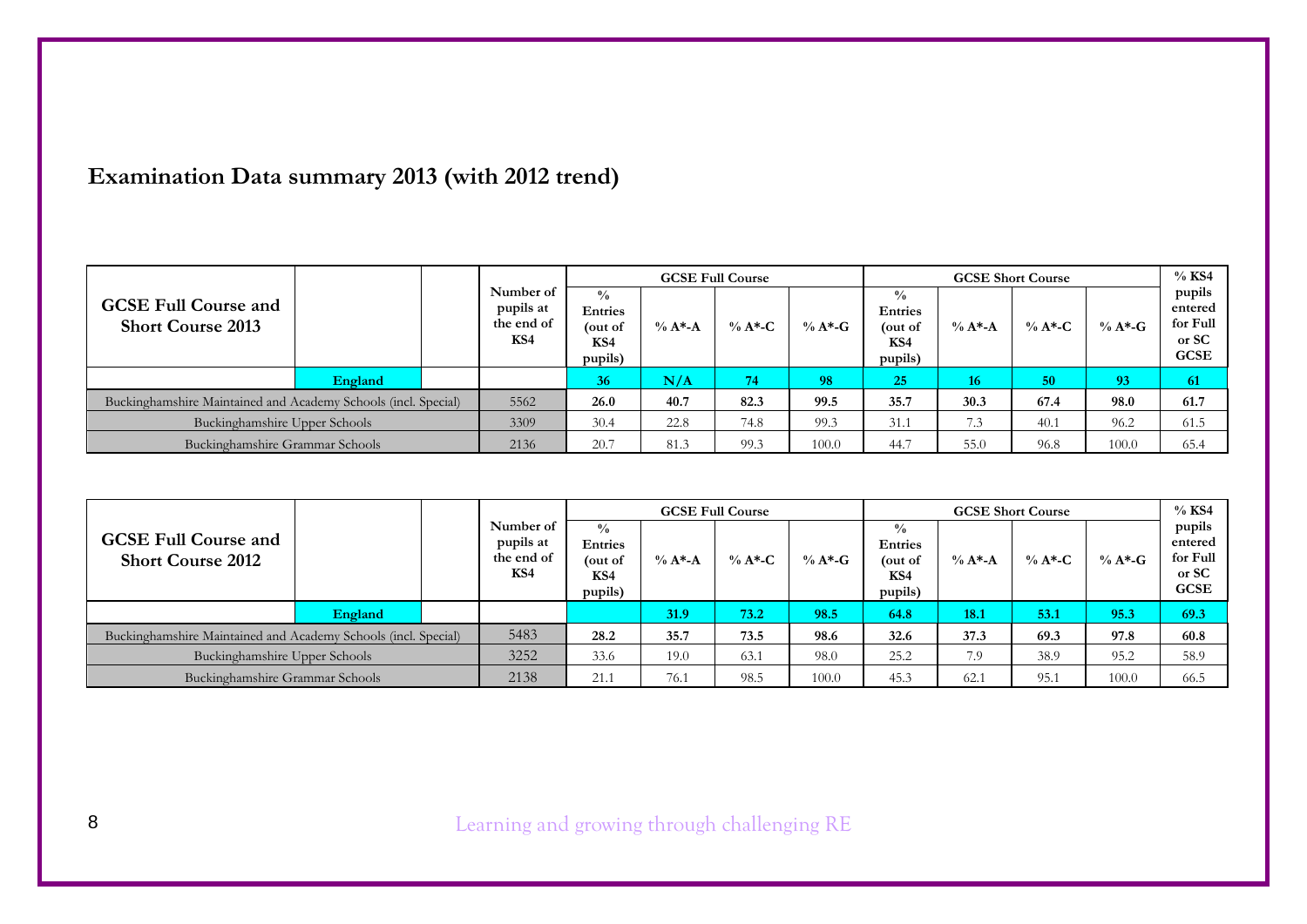|                                                                |         |      |                                                         |                                                                          |            | <b>A LEVEL</b> |           |                                                                          |        | <b>AS LEVEL</b> |         | $%$ KS5                                   |
|----------------------------------------------------------------|---------|------|---------------------------------------------------------|--------------------------------------------------------------------------|------------|----------------|-----------|--------------------------------------------------------------------------|--------|-----------------|---------|-------------------------------------------|
| A and AS Levels 2013                                           |         |      | Number of<br>pupils at<br>the end of<br>KS <sub>5</sub> | $\frac{0}{0}$<br><b>Entries</b><br>(out of<br>KS <sub>5</sub><br>pupils) | $\% A^* A$ | % $A^*C$       | $\%$ A*-E | $\frac{0}{0}$<br><b>Entries</b><br>(out of<br>KS <sub>5</sub><br>pupils) | $\% A$ | $%$ A-C         | $%$ A-E | pupils<br>entered<br>for<br>A/AS<br>Level |
|                                                                | England |      |                                                         |                                                                          | 26         | 80             | 99        |                                                                          | 20     | 65              | 92      |                                           |
| Buckinghamshire Maintained and Academy Schools (incl. Special) |         |      | 3152                                                    |                                                                          | 37.6       | 78.3           | 93.4      |                                                                          | 39.1   | 81.9            | 92.2    |                                           |
| Buckinghamshire Upper Schools                                  |         |      | 922                                                     |                                                                          | 11.9       | 52.4           | 84.5      |                                                                          | 16.0   | 63.0            | 79.0    |                                           |
| Buckinghamshire Grammar Schools                                |         | 2230 |                                                         | 48.1                                                                     | 88.8       | 97.1           |           | 48.4                                                                     | 89.5   | 97.6            |         |                                           |

|                                                                |         |      |                                             |                                                              |            | <b>A LEVEL</b> |           |                                                              |      | <b>AS LEVEL</b> |         | $%$ KS5                                   |
|----------------------------------------------------------------|---------|------|---------------------------------------------|--------------------------------------------------------------|------------|----------------|-----------|--------------------------------------------------------------|------|-----------------|---------|-------------------------------------------|
| A and AS Levels 2012                                           |         |      | Number of<br>pupils at<br>the end of<br>KS5 | $\frac{0}{0}$<br><b>Entries</b><br>(out of<br>KS5<br>pupils) | $\% A^* A$ | % $A^*C$       | $\%$ A*-E | $\frac{0}{0}$<br><b>Entries</b><br>(out of<br>KS5<br>pupils) | % A  | $%$ A-C         | $%$ A-E | pupils<br>entered<br>for<br>A/AS<br>Level |
|                                                                | England |      |                                             | 2.4                                                          | 25.5       | 79.3           | 98.6      | 2.3                                                          | 21.4 | 65.7            | 92.2    | 4.7                                       |
| Buckinghamshire Maintained and Academy Schools (incl. Special) |         |      | 3300                                        | 5.4                                                          | 29.8       | 85.4           | 100.0     | 2.1                                                          | 14.7 | 55.9            | 97.1    | 7.5                                       |
| Buckinghamshire Upper Schools                                  |         | 1131 | 5.0                                         | 14.3                                                         | 69.6       | 100.0          | 1.3       | 13.3                                                         | 40.0 | 93.3            | 6.3     |                                           |
| Buckinghamshire Grammar Schools                                |         | 2169 | 5.6                                         | 36.9                                                         | 92.6       | 100.0          | 2.4       | 15.1                                                         | 60.4 | 98.1            | 8.1     |                                           |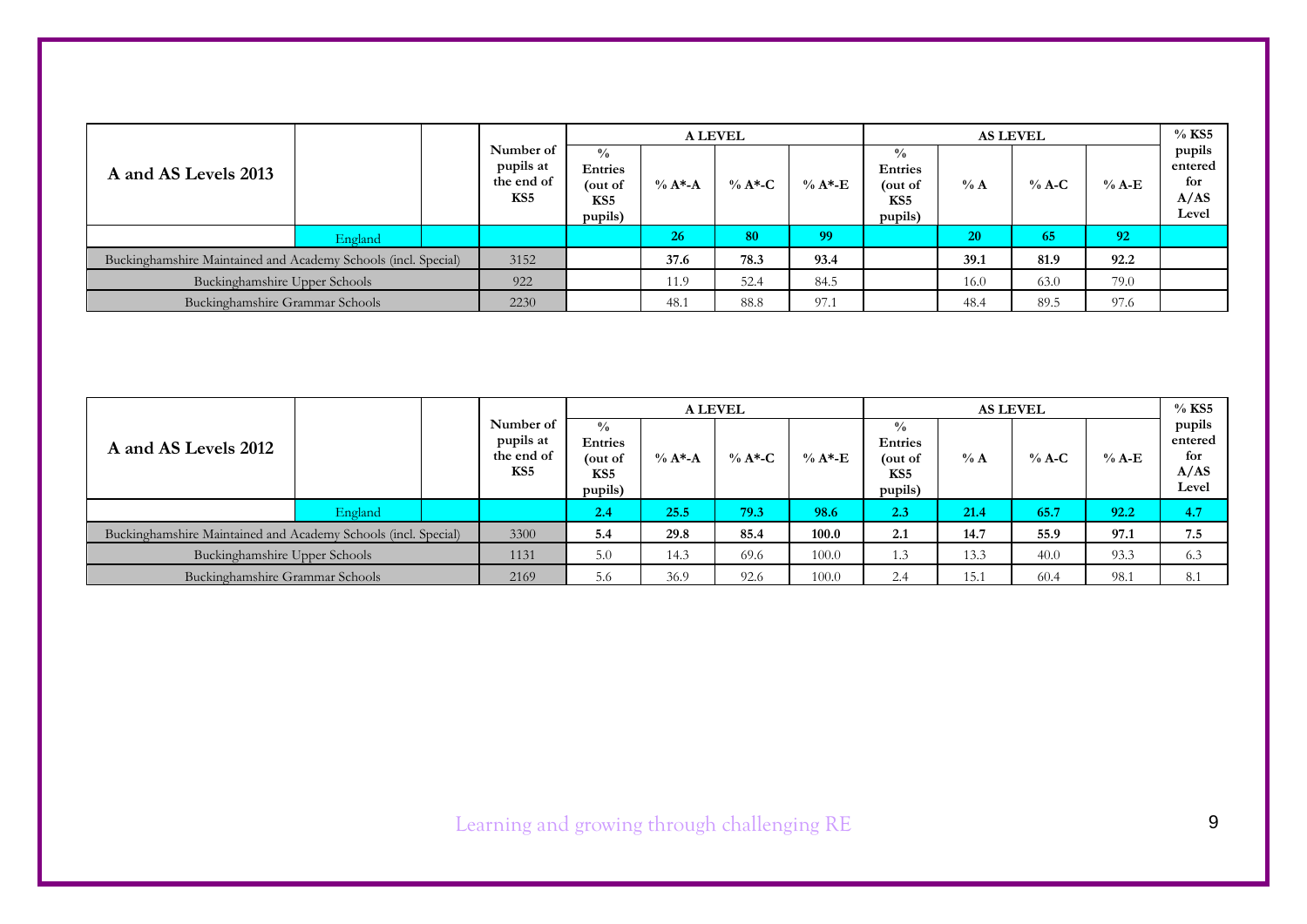## **2. Managing the SACRE and Partnership with the LA and Other Key Stakeholders**

## 2.1 Meetings

Meetings have been held in schools and community centres as SACRE seeks to forge links with both. We try to ensure that our business is about children's learning, their SMSC development and their more general well-being. We seek to make information and resources from communities available to schools wherever possible either directly through e-mail or via the schools bulletin. Information and support are also available online through the BGfL (http://www.bucksgfl.org.uk/course/view.php?id=459 ).

## 2.2 Joint Bucks and Oxon SACREs collaboration

An important innovation has been the beginnings of a closer collaboration between the Oxfordshire SACRE, the Buckinghamshire SACRE and the Diocese of Oxford. Our first shared meeting was held on 8<sup>th</sup> July 2013 at Regents Park College, Oxford, where introductions were made, priorities were discussed and relations cemented. This will potentially be of enormous help to schools as the pooled resources of two authorities and the Diocese will be better able to support not just RE but also Collective Worship, SMSC and community cohesion. It will also facilitate partnership networks between schools in both counties. The notes below reflect the discussions:

### **What do we want to come out of this collaboration?**

- Share best practice (diversity of members) new ideas and wider horizons
- Not to have to re-invent the wheel
- Mutual support and challenge
- A richer watching-brief on the state of RE in the curriculum
- Develop stronger links with ITT providers at v least information flow
- Broaden our ideas and contacts
- We can ensure across the 2 SACREs that any gaps can be bridged in representation of faith/belief, even if no actual representative
- Sharing expertise, good practice, initiatives, meeting pattern, resources, materials
- Cost-effectiveness
- Wider context and contacts
- Collaborate on specific topics or projects eg visits to places of worship
- Learning with, about and from each other face-to-face and not just on line however mostly online!!
- Share and meet
- Explore faith and belief, 'warts and all', not just ideal picture
- Share resources and training
- Tap into broader diversity within as well as between faith/belief communities
- Larger/louder (and wiser) voice
- *This must create a better deal for children and young people in our schools.*

### **How can we collaborate to improve RE and collective worship in schools?**

- Share expertise and experience on learning and teaching ensuring we maintain focus on pupils and students. A good example of this would be transitions.
- Joint presentations (teachers and faith groups).
- Pool resources (poss also sub-committee?) and work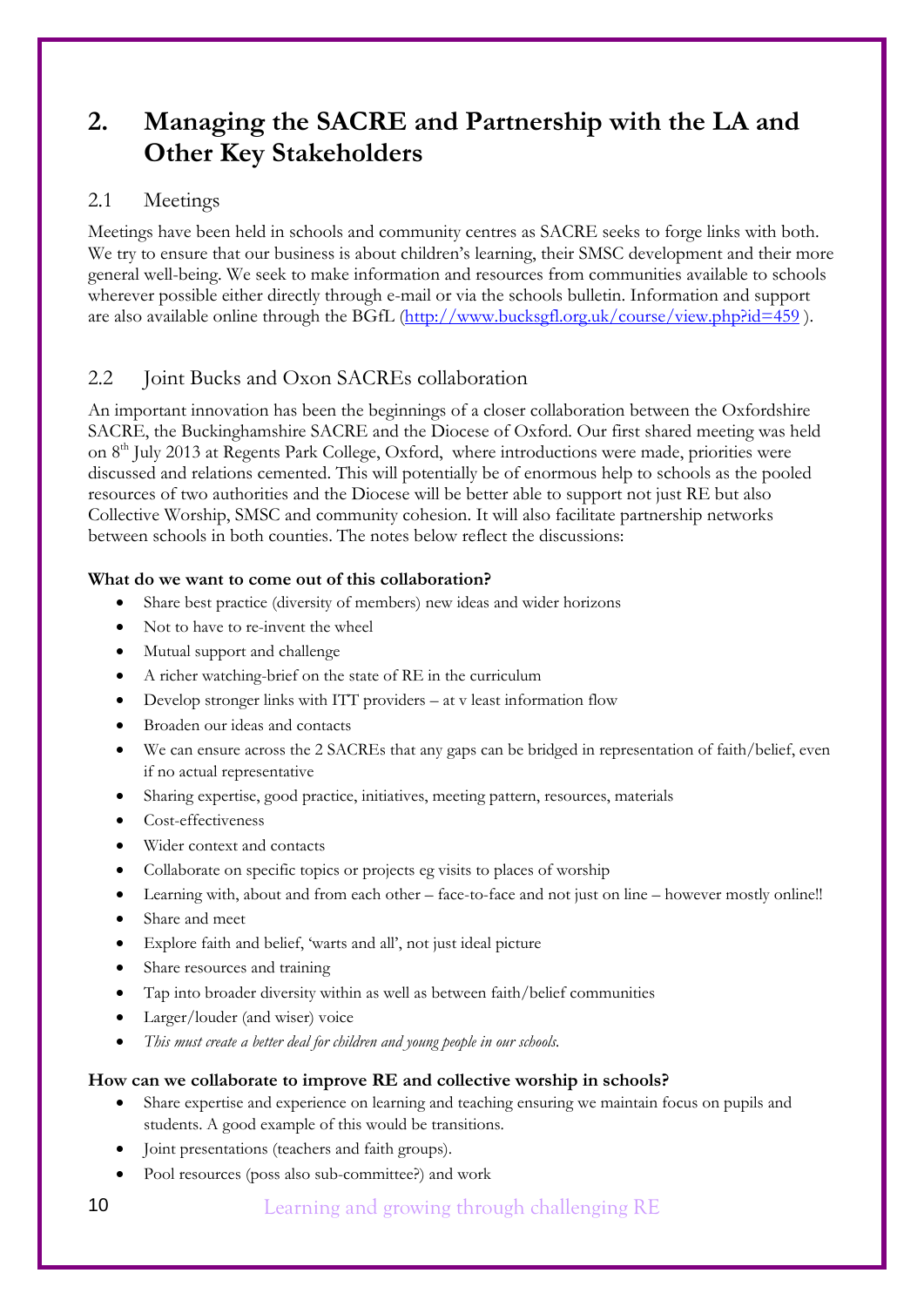- Produce database of accurate authorised websites from different faith and belief communities. Photo resources
- Improve transition between primary and secondary
- Agreed syllabus: what can we learn/share? Use Bill's expertise
- Collaborative working in specific agreed areas eg joint working group on special needs, foundation stage, 6th Form etc
- Produce a list of 'experts'/expertise?
- Collective worship policy and practice
- The shared diocese is invaluable for our CE schools
- Responding to and evaluating impact of international policies (eg academies and free schools)
- Marketing SACRE as an important and helpful body for schools
- Share training across LA, DBE and schools for different audiences (eg HTs, GB, teachers, subj leaders, different phases, TAs)
- School support networks (need to clarify in a realistic way what this will look like)
- Organise shared visitors, information, engagement, student conferences, workshops
- Be open with each other sharing resources and successes
- Work together to promote SACREs to and in schools and wider afield so that people are aware of what we do and how we contribute to ppupils' learning and experience in school and beyond – SMSC; learning and teaching; community cohesion; interfaith dialogue and activity
- Raise profile of RE and collective worship
- Work together to build partnerships between schools and communities
- Support for specific issues: SMSC; enquiry-based learning and teaching; community cohesion; interfaith dialogue; resilience and preventing violent extremism; values development
- (joint link with NASACRE?)

#### **How can we support each other so that we can each become more effective SACREs?**

- Share resources
- Establish a shared e-mail group to field faqs (eg SEND; specific faith questions)
- Members of both SACREs share each others' expertise for mutual benefit
- Communicate with each other on concerns and ideas for development (eg responding to curriculum)
- Be proactive in mutual support
- More joint meetings timings to be agreed (could be voluntary?)
- Improve training esp for NOTs
- Develop communication protocols
- Synchronise meetings and agenda items
- Develop mutual reporting and monitoring of standards
- Be clear about role and purpose of SACRE and roles and responsibilities of members
- Share in-house development: induction etc
- Be open and share everything!
- Joint writing panels (teachers and faith/belief reps)
- Pool support materials
- Liaise and work with ODBE
- Club together, mutual support, celebrate success
- Excite each other! cross-fertilisation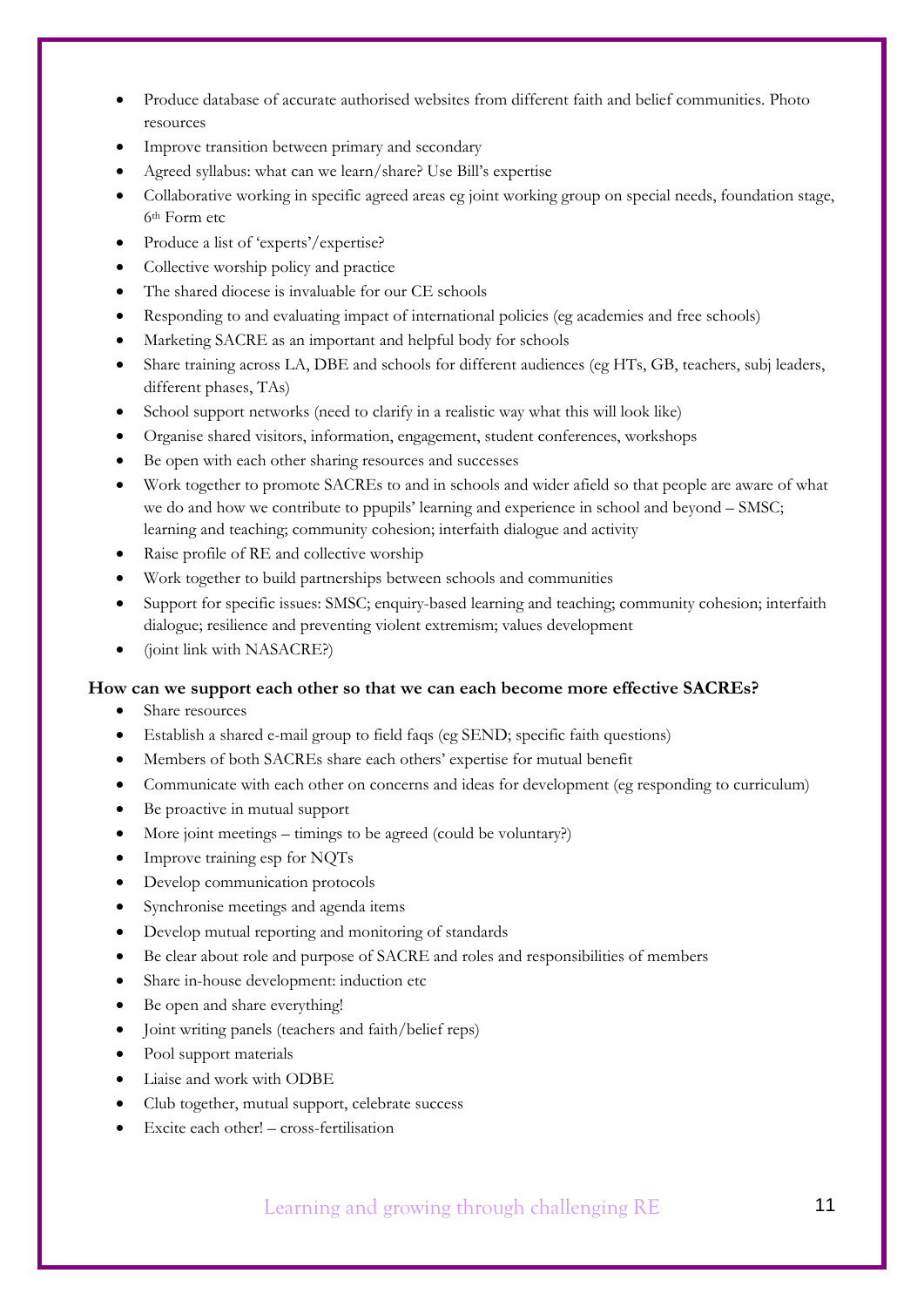## **3. Effectiveness of the Agreed Syllabus**

## 3.1 Launch of the Agreed Syllabus

40 teachers attended the training event which took place prior to the Launch. SACRE had been extremely lucky in securing Bruce Gill, Chair of NASACRE, who gave a most stimulating address commending our Syllabus and the unique value of RE in the school curriculum, and Mike Appleyard, Deputy Leader and Cabinet Member for Education and Skills, who confirmed the importance of RE in Buckinghamshire Schools.



It is especially reassuring to have these affirmations that our Syllabus Challenging RE is valued, thus confirming the professional contributions and hard work of our Writing Panel under the guidance of Bill Moore and the oversight and contributions made by members of SACRE.

## 3.2 Support and training

Bill Moore can provide twilight INSET for whole-school staff focusing on planning and implementing the Agreed Syllabus and especially classroom techniques to enhance pupils' learning. If you want your school to have bespoke RE training, please contact Bill on 01296 382441, or **bmoore@learningtrust.net** 

## **4. Collective worship**

## 4.1 Policies for Collective Worship

SACRE was able to send out to all schools a guidance policy on Collective Worship. Thanks go to our Church of England representatives for drawing this together. Separate policies for maintained schools and Church Schools have been made available and can be found in the appendices.

## 4.2 Visits and Visitors

SACRE really wants to build a good, updated and evidenced source of good practice and good quality. Please send us your schools' visits and visitors that you can recommend so that other schools can benefit from your experience and you can benefit from others. With a locally Agreed Syllabus, this information sharing is vitally important. Please send your contributions to amontague@learningtrust.net so that they can be added.

## 4.3 Determinations

No determinations were sought in 2013. Please address any requests for a determination to aholley@learningtrust.net.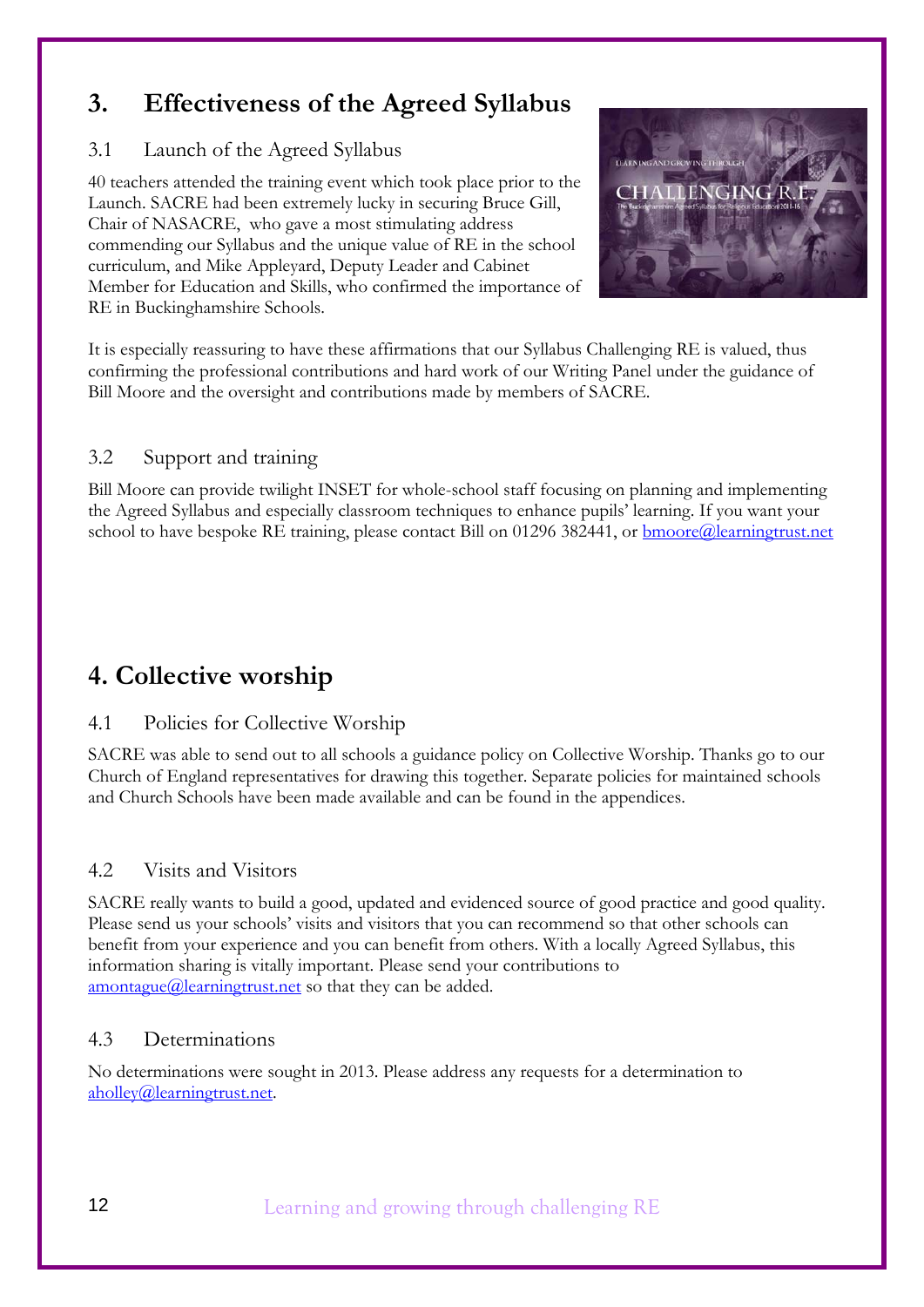## **5. SACRE and School Improvement**

5.1 INSET and Training: Learning about and from religions through the Agreed Syllabus February 2013

In February 2013, Primary Co-ordinators attended a conference on how to use the Agreed Syllabus to explore religions in greater depth. It was presented by Bill Moore and Sushma Sahajpal, the Hindu representative on SACRE and an independent consultant. This was a challenging session in which we learnt more about what Christianity, Judaism, Islam and Hinduism are about and how to use the syllabus to present this in a structured way.



#### **Some comments from delegates show both the value of the training and the need for more:**

*"I have a much better understanding of different faiths and awareness of diversity within these faiths. I have a better knowledge of useful resources and teaching techniques to encourage discussion and deeper thinking."* 

*"I have thoroughly enjoyed this session – thought provoking and informative. Delivered in an enthusiastic and supportive way." "Today has really made me think!"* 

*"Enthusiasm. Thought provoking, especially how we word questions. New practical activities."* 

*"Would have liked more hands-on activities which would help with practical planning and teaching ideas."* 

*"Perhaps more examples of transferring this knowledge into the classroom would be helpful."* 

*"I would love this course to have been over more sessions as there was so much to ponder and consider. A fantastic day – all staff should do such a course. Thank you Bill and Sushma."* 



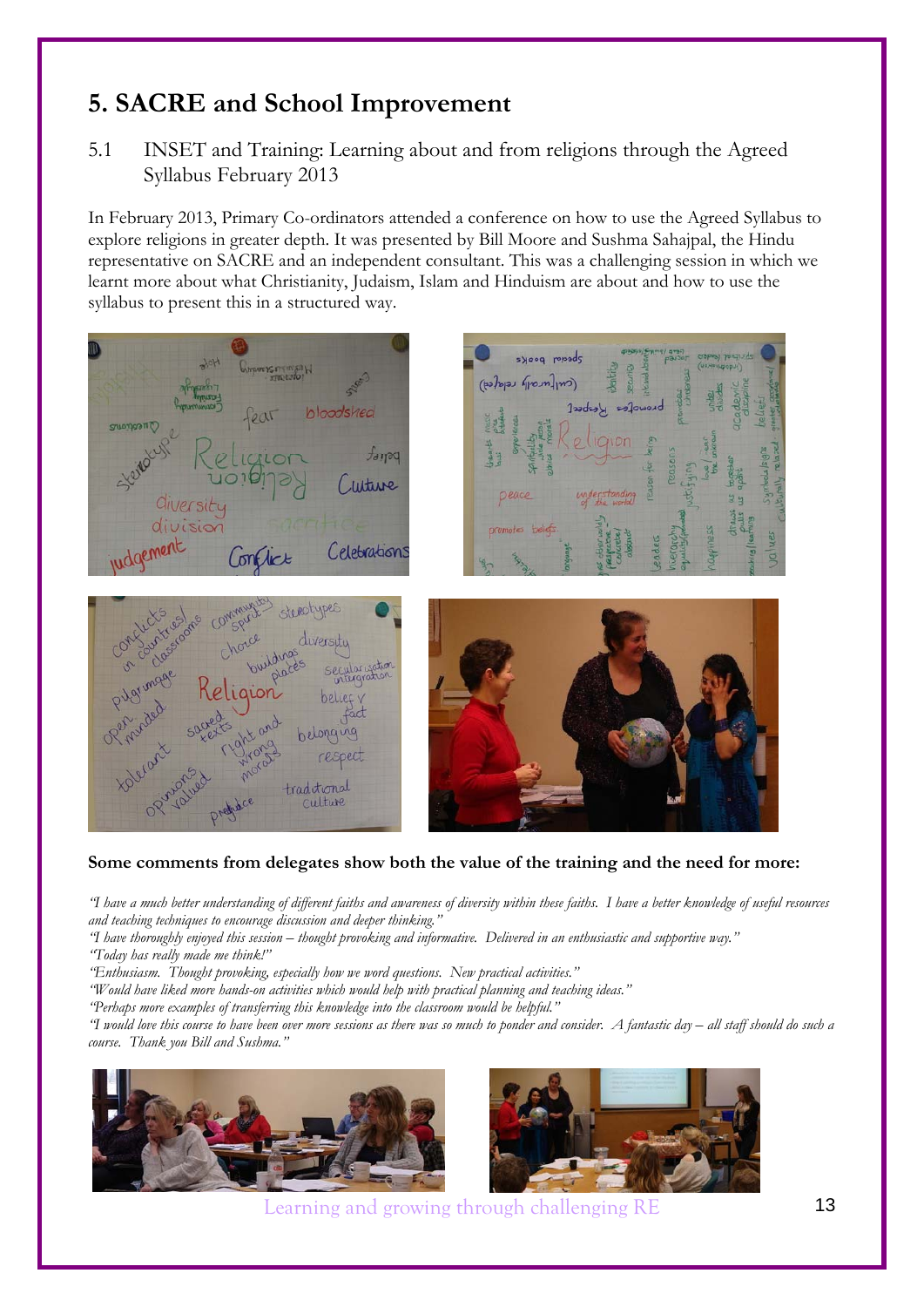**Some reflection from learning about religions:** 



- What do you think is going on in these images? Which could be the odd one out? Why? What might they hold in common?
- What can we learn about ourselves and humanity from these images?
- How do these images challenge the Faiths involved, the society we live in and the values we hold?
- What do we gain from exploring these questions?

### 5.2 Holocaust Memorial Day

This was a secondary conference held at the beautiful parish church of St Mary's in Aylesbury, on Wednesday 23rd January 2013. The theme was Building Bridges: Building Community and, thanks to the resident Iconographer, a magnificent icon was produced which the pupils from Pebble Brook were delighted to take back to school with them. The GCSE dance group from The Misbourne School performed their very moving piece, choreographed by them to the theme tune to Schindlers List, and other mixed school groups at the conference created pieces of literature and a dance with words to a Croatian folk tune. The stimulus material originated through the theme combined with the beautiful ambience of the church, and the students impressed all of us present with their sensitive collaborative outcomes.





More images and responses can be found at http://hmdbucks.weebly.com/index.html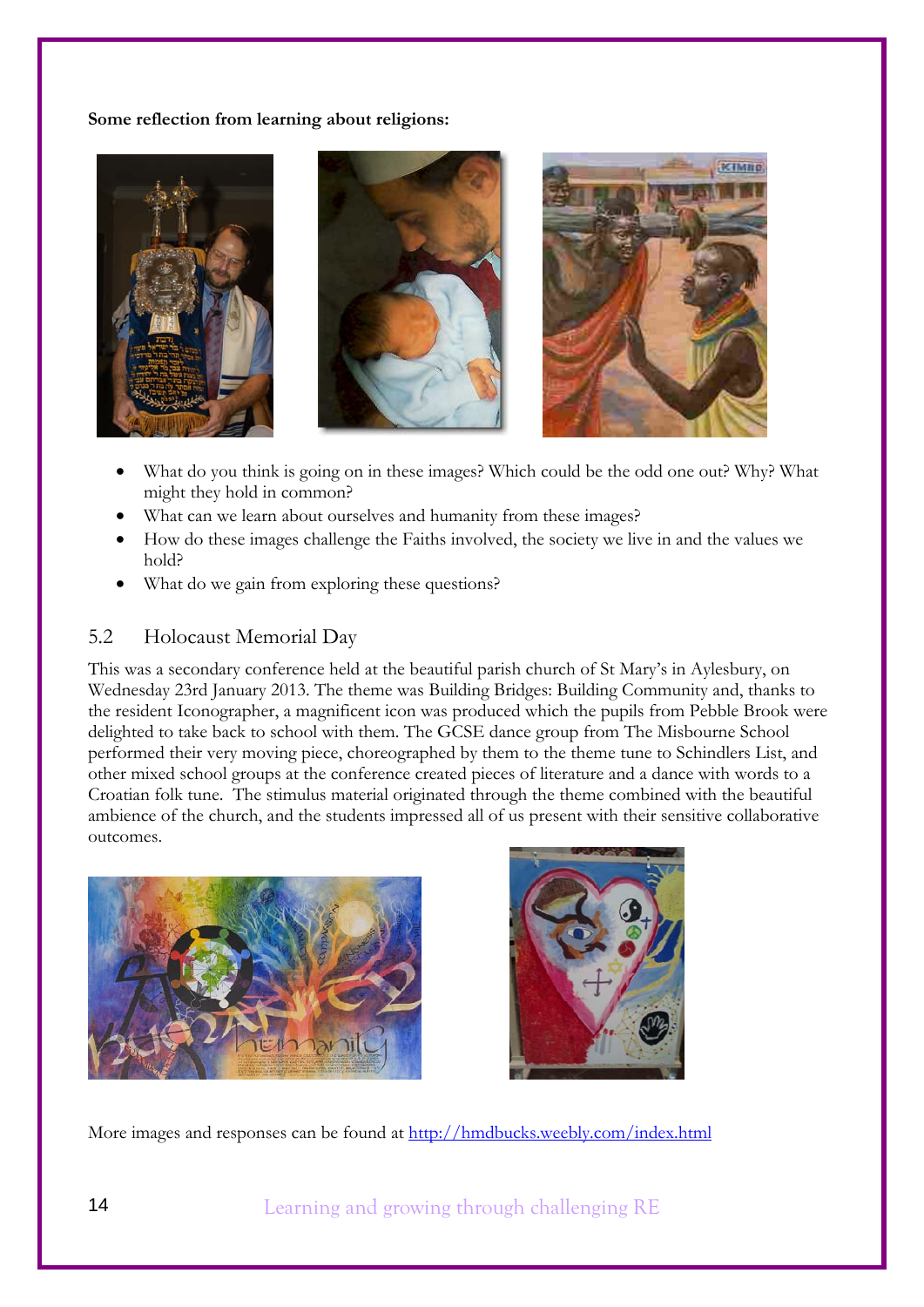Please take a look at this. The website itself is nothing spectacular, but the lasting impact of the students is mind-blowing!

How can SACRE help schools in the future to support both HMD and also interfaith dialogue amongst students?

SACRE is a council of volunteers, not dissimilar to a governing body. We are committed to raising the profile of the spiritual dimension of life and education through exciting, engaging and challenging religious education and Collective Worship. We can only do this with the active involvement of schools, so whatever your role is, if you want to join us in this endeavour, please do get in touch through Allison Holley, the clerk to SACRE.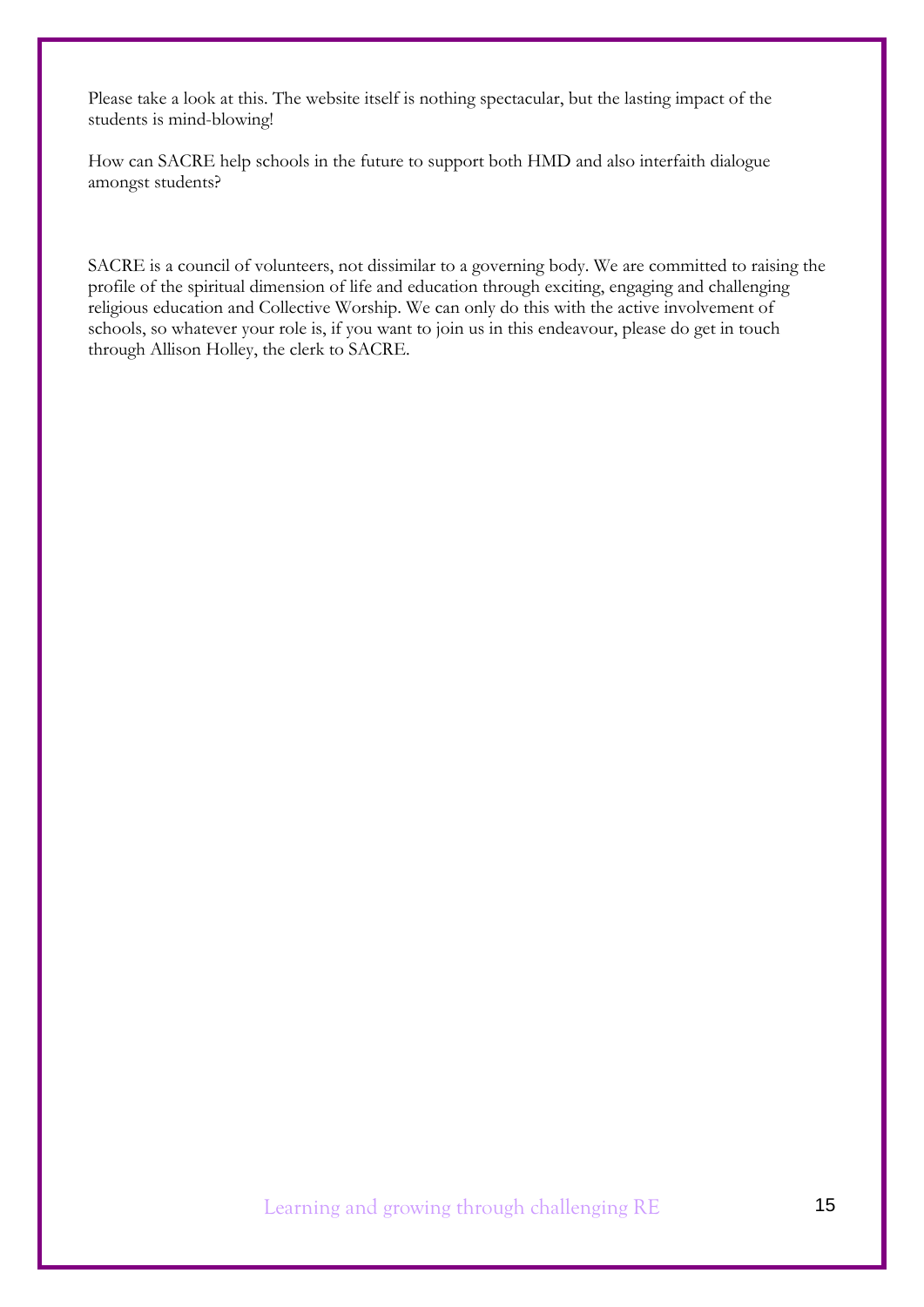## Appendix 1

## **KS4 2013 Religious Studies Results - Buckinghamshire**

Source - DfE Performance Tables Data

NE = No Entries, SUPP = less than 6 pupils

|              |                                 |                              | <b>Number</b>                                  |                                                  |           | <b>GCSE Full Course</b> |           |                                                  |           | % KS4     |           |                                                       |
|--------------|---------------------------------|------------------------------|------------------------------------------------|--------------------------------------------------|-----------|-------------------------|-----------|--------------------------------------------------|-----------|-----------|-----------|-------------------------------------------------------|
| LA<br>Estab. | <b>School Name</b>              | <b>School</b><br><b>Type</b> | <b>of</b><br>pupils<br>at the<br>end of<br>KS4 | %<br><b>Entries</b><br>(out of<br>KS4<br>pupils) | % A*-A    | % A*-C                  | % A*-G    | %<br><b>Entries</b><br>(out of<br>KS4<br>pupils) | % A*-A    | % A*-C    | % A*-G    | pupils<br>entered<br>for Full<br>or SC<br><b>GCSE</b> |
| 7003         | Alfriston School                | <b>CYS</b>                   | 24                                             | 0.0                                              | <b>NE</b> | <b>NE</b>               | <b>NE</b> | 0.0                                              | <b>NE</b> | <b>NE</b> | <b>NE</b> | 0.0                                                   |
| 4095         | Amersham School                 | <b>ACC</b>                   | 146                                            | 0.0                                              | <b>NE</b> | <b>NE</b>               | <b>NE</b> | 80.8                                             | 3.4       | 28.8      | 98.3      | 80.8                                                  |
| 4500         | Aylesbury Grammar School        | <b>ACC</b>                   | 188                                            | 0.0                                              | <b>NE</b> | <b>NE</b>               | <b>NE</b> | 97.9                                             | 28.8      | 92.4      | 100.0     | 97.9                                                  |
| 4058         | Aylesbury High School           | <b>ACC</b>                   | 180                                            | 7.8                                              | 85.7      | 100.0                   | 100.0     | 0.0                                              | <b>NE</b> | <b>NE</b> | <b>NE</b> | 7.8                                                   |
| 5402         | Beaconsfield High School        | FD.                          | 150                                            | 30.0                                             | 73.3      | 100.0                   | 100.0     | 0.0                                              | <b>NE</b> | <b>NE</b> | <b>NE</b> | 30.0                                                  |
| 4004         | <b>Buckingham School</b>        | CY                           | 150                                            | 34.7                                             | 7.7       | 76.9                    | 100.0     | 2.7                                              | 0.0       | 75.0      | 100.0     | 37.3                                                  |
| 4051         | <b>Burnham Grammar School</b>   | CY                           | 120                                            | 5.8                                              | 28.6      | 85.7                    | 100.0     | 94.2                                             | 47.8      | 93.8      | 100.0     | 100.0                                                 |
| 4002         | Burnham Park E-Act Academy      | CY                           | 113                                            | 0.9                                              | 0.0       | 100.0                   | 100.0     | 0.0                                              | <b>NE</b> | <b>NE</b> | <b>NE</b> | 0.9                                                   |
| 4079         | Chesham Grammar School          | <b>ACC</b>                   | 180                                            | 19.4                                             | 77.1      | 97.1                    | 100.0     | 77.8                                             | 37.1      | 95.0      | 100.0     | 97.2                                                  |
| 4000         | Chiltern Hills Academy          | $\mathsf{AC}$                | 114                                            | 14.0                                             | 31.3      | 68.8                    | 100.0     | 81.6                                             | 4.3       | 33.3      | 92.5      | 95.6                                                  |
| 4072         | <b>Cressex Community School</b> | <b>FD</b>                    | 71                                             | 76.1                                             | 18.5      | 68.5                    | 100.0     | 19.7                                             | 0.0       | 0.0       | 92.9      | 95.8                                                  |
| 4504         | Dr Challoner's Grammar School   | <b>ACC</b>                   | 180                                            | 24.4                                             | 88.6      | 100.0                   | 100.0     | 0.0                                              | <b>NE</b> | <b>NE</b> | <b>NE</b> | 24.4                                                  |
| 4061         | Dr Challoner's High School      | <b>ACC</b>                   | 150                                            | 48.0                                             | 94.4      | 100.0                   | 100.0     | 0.0                                              | <b>NE</b> | <b>NE</b> | <b>NE</b> | 48.0                                                  |
| 7023         | Furze Down School               | <b>CYS</b>                   | 11                                             | 0.0                                              | <b>NE</b> | <b>NE</b>               | <b>NE</b> | 0.0                                              | <b>NE</b> | <b>NE</b> | <b>NE</b> | 0.0                                                   |
| 5409         | <b>Great Marlow School</b>      | <b>ACC</b>                   | 202                                            | 24.8                                             | 42.0      | 100.0                   | 100.0     | 74.8                                             | 16.6      | 64.9      | 99.3      | 99.5                                                  |
| 4001         | <b>Highcrest Academy</b>        | <b>ACC</b>                   | 126                                            | 41.3                                             | 5.8       | 61.5                    | 98.1      | 54.8                                             | 0.0       | 7.2       | 95.7      | 96.0                                                  |
| 4070         | Holmer Green Senior School      | <b>CY</b>                    | 148                                            | 64.9                                             | 18.8      | 74.0                    | 100.0     | 0.0                                              | <b>NE</b> | <b>NE</b> | <b>NE</b> | 64.9                                                  |
| 4044         | John Colet School               | <b>ACC</b>                   | 172                                            | 15.7                                             | 63.0      | 96.3                    | 100.0     | 0.0                                              | <b>NE</b> | <b>NE</b> | <b>NE</b> | 15.7                                                  |
| 4009         | John Hampden Grammar School     | <b>ACC</b>                   | 152                                            | 23.7                                             | 94.4      | 100.0                   | 100.0     | 75.0                                             | 47.4      | 98.2      | 100.0     | 98.7                                                  |
| 7010         | Pebble Brook School             | <b>CYS</b>                   | 9                                              | 0.0                                              | <b>NE</b> | <b>NE</b>               | <b>NE</b> | 0.0                                              | <b>NE</b> | <b>NE</b> | <b>NE</b> | 0.0                                                   |
| 7012         | Prestwood Lodge School          | <b>CYS</b>                   | 14                                             | 0.0                                              | <b>NE</b> | <b>NE</b>               | <b>NE</b> | 0.0                                              | <b>NE</b> | <b>NE</b> | <b>NE</b> | 0.0                                                   |
| 4036         | Princes Risborough              | <b>ACC</b>                   | 180                                            | 10.6                                             | 26.3      | 78.9                    | 100.0     | 1.1                                              | 0.0       | 50.0      | 100.0     | 11.7                                                  |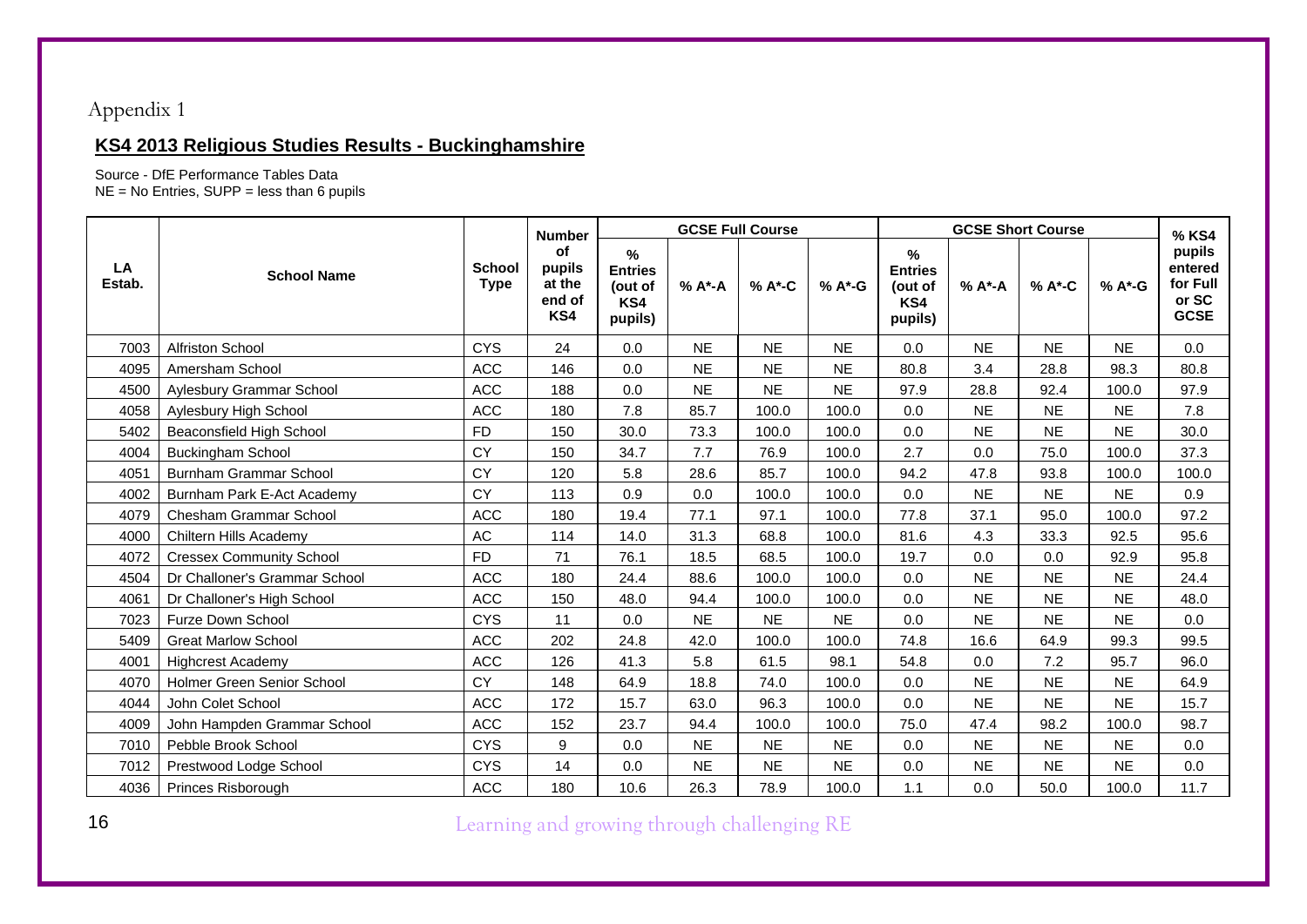| 4501                                   | Royal Latin School                                             | <b>ACC</b> | 170  | 0.0  | <b>NE</b> | <b>NE</b> | <b>NE</b> | 99.4 | 77.5      | 99.4      | 100.0     | 99.4 |
|----------------------------------------|----------------------------------------------------------------|------------|------|------|-----------|-----------|-----------|------|-----------|-----------|-----------|------|
| 4065                                   | Sir Henry Floyd Grammar School                                 | <b>ACC</b> | 153  | 97.4 | 71.1      | 99.3      | 100.0     | 0.0  | <b>NE</b> | <b>NE</b> | <b>NE</b> | 97.4 |
| 4505                                   | Sir William Borlase's Grammar School                           | <b>ACC</b> | 132  | 15.2 | 100.0     | 100.0     | 100.0     | 29.5 | 82.1      | 100.0     | 100.0     | 44.7 |
| 4084                                   | Sir William Ramsay School                                      | <b>ACC</b> | 158  | 38.0 | 11.7      | 83.3      | 100.0     | 55.7 | 1.1       | 34.1      | 90.9      | 93.7 |
| 4701                                   | St Michael's Catholic School                                   | VA         | 112  | 98.2 | 12.7      | 57.3      | 99.1      | 0.0  | <b>NE</b> | <b>NE</b> | <b>NE</b> | 98.2 |
| 7014                                   | Stony Dean School                                              | <b>CYS</b> | 31   | 0.0  | <b>NE</b> | <b>NE</b> | <b>NE</b> | 0.0  | <b>NE</b> | <b>NE</b> | <b>NE</b> | 0.0  |
| 6905                                   | The Aylesbury Vale Academy                                     | AC         | 126  | 21.4 | 22.2      | 63.0      | 96.3      | 68.3 | 2.3       | 23.3      | 94.2      | 89.7 |
| 4082                                   | The Beaconsfield School                                        | CY         | 148  | 73.6 | 10.1      | 59.6      | 96.3      | 0.0  | <b>NE</b> | <b>NE</b> | <b>NE</b> | 73.6 |
| 5403                                   | The Chalfonts Community College                                | ACC        | 294  | 0.0  | <b>NE</b> | <b>NE</b> | <b>NE</b> | 93.5 | 9.1       | 50.2      | 97.1      | 93.5 |
| 5407                                   | The Cottesloe School                                           | <b>FD</b>  | 195  | 6.7  | 30.8      | 100.0     | 100.0     | 1.0  | 0.0       | 50.0      | 100.0     | 7.7  |
| 4034                                   | The Grange School                                              | <b>CY</b>  | 237  | 14.3 | 58.8      | 91.2      | 100.0     | 0.0  | <b>NE</b> | <b>NE</b> | <b>NE</b> | 14.3 |
| 4067                                   | The Mandeville School Specialist Sports<br>College             | <b>CY</b>  | 172  | 0.0  | <b>NE</b> | <b>NE</b> | <b>NE</b> | 0.0  | <b>NE</b> | <b>NE</b> | <b>NE</b> | 0.0  |
| 4042                                   | The Misbourne School                                           | CY         | 170  | 55.3 | 19.1      | 79.8      | 100.0     | 31.2 | 1.9       | 32.1      | 92.5      | 86.5 |
| 5404                                   | The Royal Grammar School, High Wycombe                         | <b>ACC</b> | 199  | 0.0  | <b>NE</b> | <b>NE</b> | <b>NE</b> | 98.0 | 76.4      | 100.0     | 100.0     | 98.0 |
| 4094                                   | The Wye Valley School                                          | <b>CY</b>  | 127  | 38.6 | 26.5      | 73.5      | 100.0     | 58.3 | 17.6      | 47.3      | 100.0     | 96.9 |
| 5408                                   | Waddesdon Church of England School                             | <b>ACC</b> | 143  | 99.3 | 37.3      | 83.8      | 100.0     | 0.0  | <b>NE</b> | <b>NE</b> | <b>NE</b> | 99.3 |
| 7032                                   | Wendover House Campus                                          | <b>CYS</b> | 12   | 0.0  | <b>NE</b> | <b>NE</b> | <b>NE</b> | 0.0  | <b>NE</b> | <b>NE</b> | <b>NE</b> | 0.0  |
| 4503                                   | Wycombe High School                                            | <b>ACC</b> | 182  | 11.5 | 90.5      | 100.0     | 100.0     | 0.0  | <b>NE</b> | <b>NE</b> | <b>NE</b> | 11.5 |
|                                        | Buckinghamshire Maintained and Academy Schools (incl. Special) |            |      | 26.0 | 40.7      | 82.3      | 99.5      | 35.7 | 30.3      | 67.4      | 98.0      | 61.7 |
| <b>Buckinghamshire Upper Schools</b>   |                                                                |            | 3309 | 30.4 | 22.8      | 74.8      | 99.3      | 31.1 | 7.3       | 40.1      | 96.2      | 61.5 |
| <b>Buckinghamshire Grammar Schools</b> |                                                                |            | 2136 | 20.7 | 81.3      | 99.3      | 100.0     | 44.7 | 55.0      | 96.8      | 100.0     | 65.4 |
| National (all schools)                 |                                                                |            |      | 36   | N/A       | 74        | 98        | 25   | 16        | 50        | 93        | 61   |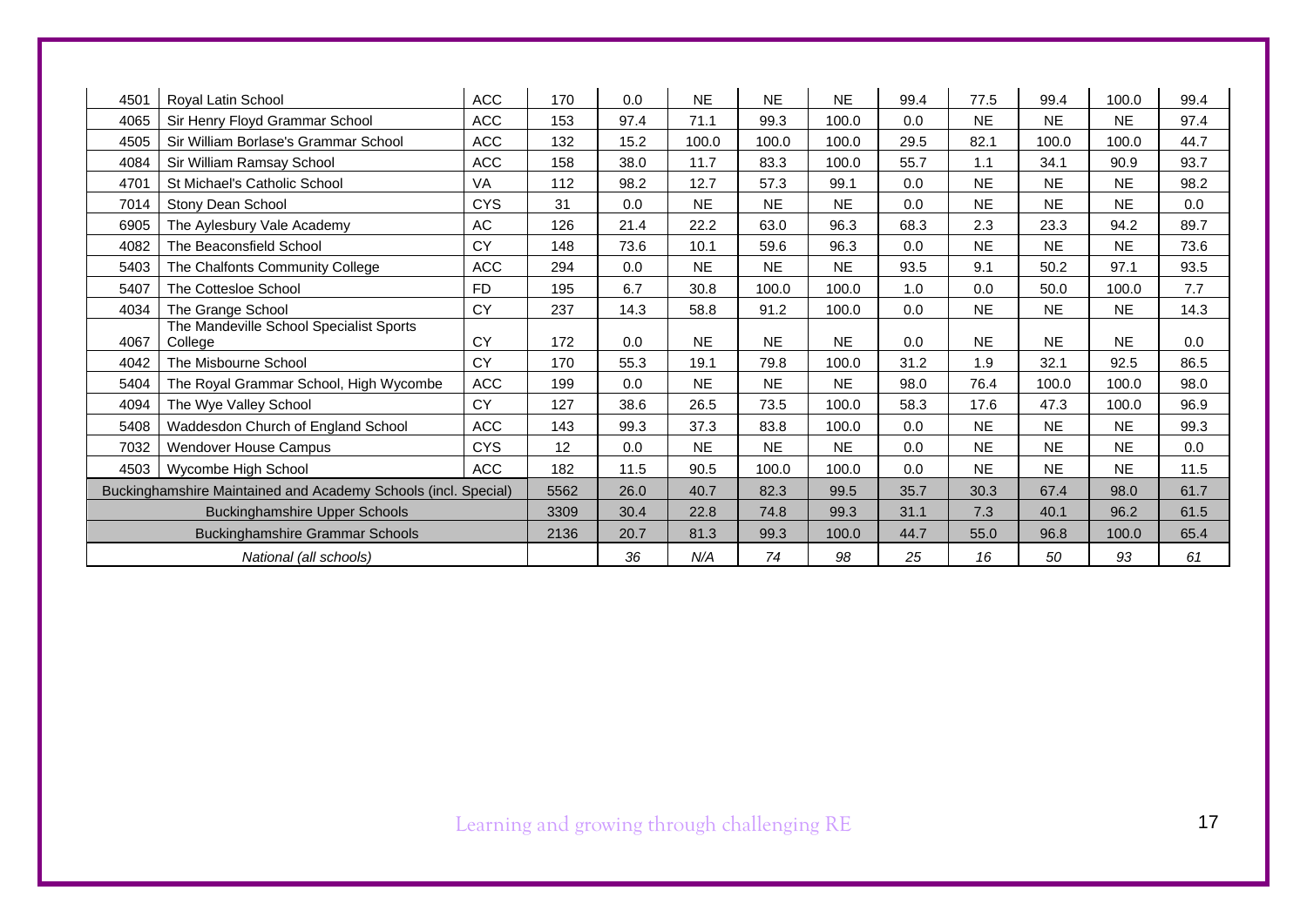### **KS5 2013 Religious Studies Results - Buckinghamshire**

Source - DfE Performance Tables Data NE = No Entries, SUPP = less than 6 pupils

|              |                                      |                              | <b>Number</b>                                    |                                                           | A LEVEL     |             |             |                                                     | <b>AS LEVEL</b> |             |             | % KS5                                            |
|--------------|--------------------------------------|------------------------------|--------------------------------------------------|-----------------------------------------------------------|-------------|-------------|-------------|-----------------------------------------------------|-----------------|-------------|-------------|--------------------------------------------------|
| LA<br>Estab. | <b>School Name</b>                   | <b>School</b><br><b>Type</b> | of<br>Academic<br>pupils at<br>the end<br>of KS5 | % Entries<br>(out of<br><b>Academic</b><br>KS5<br>pupils) | % A*-A      | % A*-C      | % A*-E      | $\%$<br><b>Entries</b><br>(out of<br>KS5<br>pupils) | % A*-A          | % A*-C      | % A*-E      | pupils<br>entered<br>for<br><b>A/AS</b><br>Level |
| 4095         | Amersham School                      | <b>ACC</b>                   | 49                                               | <b>NE</b>                                                 | <b>NE</b>   | <b>NE</b>   | <b>NE</b>   | <b>NE</b>                                           | <b>NE</b>       | <b>NE</b>   | <b>NE</b>   | 0.0                                              |
| 4500         | Aylesbury Grammar School             | <b>ACC</b>                   | 190                                              | 1.6                                                       | <b>SUPP</b> | <b>SUPP</b> | <b>SUPP</b> | 4.2                                                 | 12.5            | 75.0        | 100.0       | 5.8                                              |
| 4058         | Aylesbury High School                | <b>ACC</b>                   | 215                                              | 3.3                                                       | 57.1        | 85.7        | 100.0       | 3.7                                                 | 37.5            | 100.0       | 100.0       | 7.0                                              |
| 5402         | <b>Beaconsfield High School</b>      | <b>FD</b>                    | 154                                              | 22.1                                                      | 38.2        | 94.1        | 100.0       | 25.3                                                | 43.6            | 89.7        | 100.0       | 47.4                                             |
| 4004         | <b>Buckingham School</b>             | <b>CY</b>                    | 28                                               | 28.6                                                      | 12.5        | 50.0        | 100.0       | 35.7                                                | 0.0             | 80.0        | 100.0       | 64.3                                             |
| 4051         | Burnham Grammar School               | <b>CY</b>                    | 94                                               | <b>NE</b>                                                 | <b>NE</b>   | <b>NE</b>   | <b>NE</b>   | <b>NE</b>                                           | <b>NE</b>       | <b>NE</b>   | <b>NE</b>   | 0.0                                              |
| 4002         | Burnham Park E-Act Academy           | CY                           | 3                                                | <b>NE</b>                                                 | <b>NE</b>   | <b>NE</b>   | <b>NE</b>   | <b>NE</b>                                           | <b>NE</b>       | <b>NE</b>   | <b>NE</b>   | 0.0                                              |
| 4079         | <b>Chesham Grammar School</b>        | ACC                          | 162                                              | 4.9                                                       | 50.0        | 87.5        | 100.0       | 8.0                                                 | 53.8            | 100.0       | 100.0       | 13.0                                             |
| 4000         | Chiltern Hills Academy               | AC                           | 36                                               | <b>NE</b>                                                 | <b>NE</b>   | <b>NE</b>   | <b>NE</b>   | <b>NE</b>                                           | <b>NE</b>       | <b>NE</b>   | <b>NE</b>   | 0.0                                              |
| 4072         | <b>Cressex Community School</b>      | <b>FD</b>                    | $\Omega$                                         | <b>NE</b>                                                 | <b>NE</b>   | <b>NE</b>   | <b>NE</b>   | <b>NE</b>                                           | <b>NE</b>       | <b>NE</b>   | <b>NE</b>   | 0.0                                              |
| 4504         | Dr Challoner's Grammar School        | <b>ACC</b>                   | 216                                              | 9.7                                                       | 52.4        | 100.0       | 100.0       | 11.6                                                | 60.0            | 84.0        | 100.0       | 21.3                                             |
| 4061         | Dr Challoner's High School           | <b>ACC</b>                   | 154                                              | 20.1                                                      | 77.4        | 96.8        | 100.0       | 22.7                                                | 82.9            | 100.0       | 100.0       | 42.9                                             |
| 5409         | <b>Great Marlow School</b>           | <b>ACC</b>                   | 76                                               | <b>NE</b>                                                 | <b>NE</b>   | <b>NE</b>   | <b>NE</b>   | 1.3                                                 | <b>SUPP</b>     | <b>SUPP</b> | <b>SUPP</b> | 1.3                                              |
| 4001         | <b>Highcrest Academy</b>             | ACC                          | 27                                               | 11.1                                                      | <b>SUPP</b> | <b>SUPP</b> | <b>SUPP</b> | 18.5                                                | <b>SUPP</b>     | <b>SUPP</b> | <b>SUPP</b> | 29.6                                             |
| 4070         | Holmer Green Senior School           | CY                           | 37                                               | <b>NE</b>                                                 | <b>NE</b>   | <b>NE</b>   | <b>NE</b>   | <b>NE</b>                                           | <b>NE</b>       | <b>NE</b>   | <b>NE</b>   | 0.0                                              |
| 4044         | John Colet School                    | <b>ACC</b>                   | 55                                               | 10.9                                                      | 0.0         | 16.7        | 100.0       | 10.9                                                | 0.0             | 83.3        | 100.0       | 21.8                                             |
| 4009         | John Hampden Grammar School          | <b>ACC</b>                   | 147                                              | 14.3                                                      | 28.6        | 85.7        | 100.0       | 17.0                                                | 24.0            | 88.0        | 100.0       | 31.3                                             |
| 4036         | Princes Risborough                   | <b>ACC</b>                   | 38                                               | <b>NE</b>                                                 | <b>NE</b>   | <b>NE</b>   | <b>NE</b>   | <b>NE</b>                                           | <b>NE</b>       | <b>NE</b>   | <b>NE</b>   | 0.0                                              |
| 4501         | Royal Latin School                   | <b>ACC</b>                   | 184                                              | 25.0                                                      | 47.8        | 89.1        | 100.0       | 28.8                                                | 47.2            | 92.5        | 96.2        | 53.8                                             |
| 4065         | Sir Henry Floyd Grammar School       | <b>ACC</b>                   | 149                                              | 11.4                                                      | 35.3        | 82.4        | 100.0       | 13.4                                                | 35.0            | 85.0        | 100.0       | 24.8                                             |
| 4505         | Sir William Borlase's Grammar School | <b>ACC</b>                   | 187                                              | 1.6                                                       | <b>SUPP</b> | <b>SUPP</b> | <b>SUPP</b> | 2.1                                                 | <b>SUPP</b>     | <b>SUPP</b> | <b>SUPP</b> | 3.7                                              |
| 4084         | Sir William Ramsay School            | <b>ACC</b>                   | 39                                               | 15.4                                                      | 16.7        | 83.3        | 100.0       | 15.4                                                | 33.3            | 83.3        | 100.0       | 30.8                                             |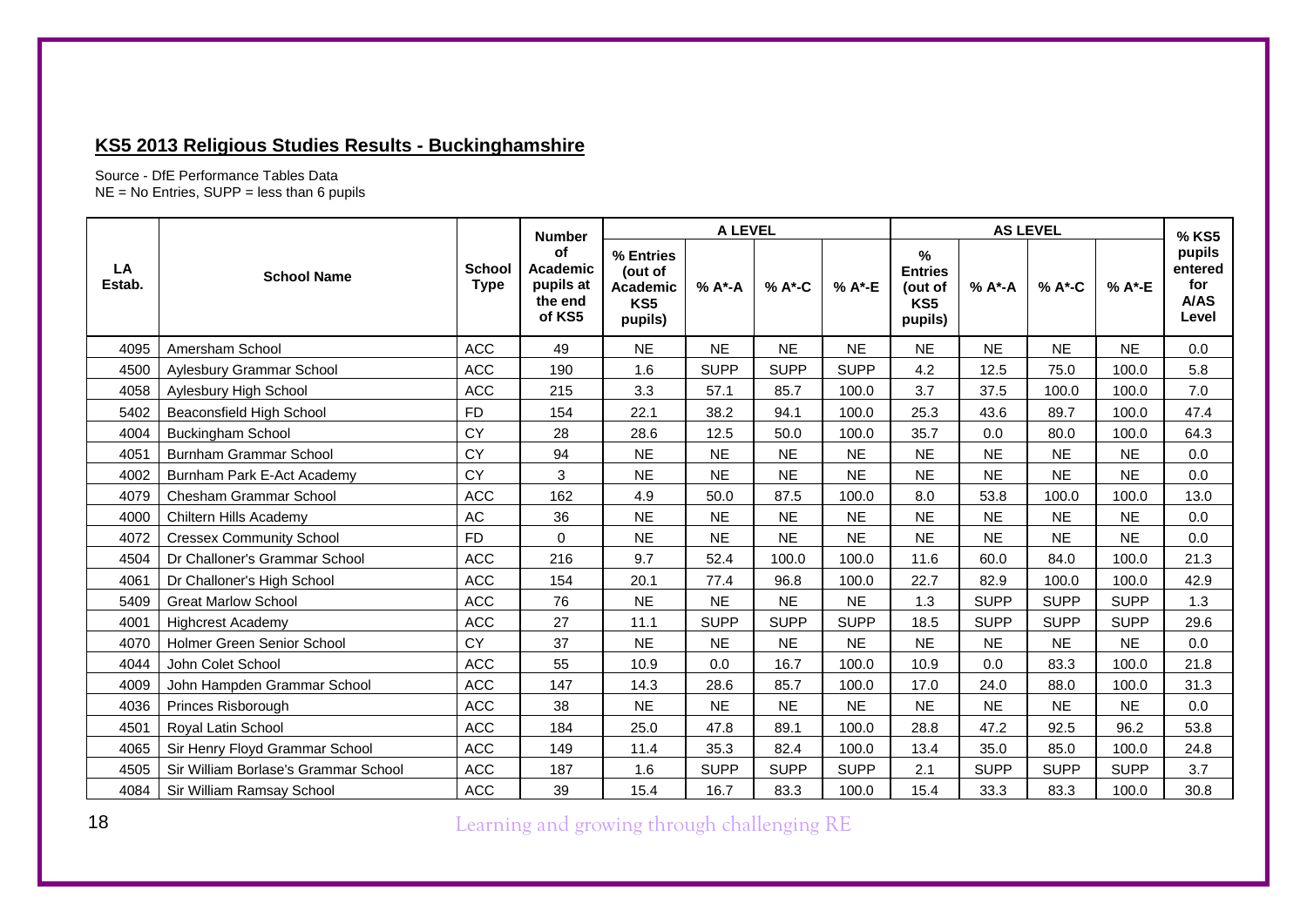| 4701                   | St Michael's Catholic School                                   | VA         | 17             | 29.4      | <b>SUPP</b> | <b>SUPP</b> | <b>SUPP</b> | 29.4      | <b>SUPP</b> | <b>SUPP</b> | <b>SUPP</b> | 58.8 |
|------------------------|----------------------------------------------------------------|------------|----------------|-----------|-------------|-------------|-------------|-----------|-------------|-------------|-------------|------|
| 6905                   | The Aylesbury Vale Academy                                     | AC         | 0              | <b>NE</b> | <b>NE</b>   | <b>NE</b>   | <b>NE</b>   | <b>NE</b> | <b>NE</b>   | <b>NE</b>   | <b>NE</b>   | 0.0  |
| 4082                   | The Beaconsfield School                                        | CY         | 51             | <b>NE</b> | <b>NE</b>   | <b>NE</b>   | <b>NE</b>   | 2.0       | <b>SUPP</b> | <b>SUPP</b> | <b>SUPP</b> | 2.0  |
| 5403                   | The Chalfonts Community College                                | <b>ACC</b> | 113            | 15.0      | 17.6        | 58.8        | 100.0       | 15.0      | 23.5        | 88.2        | 100.0       | 30.1 |
| 5407                   | The Cottesloe School                                           | <b>FD</b>  | 54             | <b>NE</b> | <b>NE</b>   | <b>NE</b>   | <b>NE</b>   | <b>NE</b> | <b>NE</b>   | <b>NE</b>   | NE.         | 0.0  |
| 4034                   | The Grange School                                              | CY         | 52             | 1.9       | <b>SUPP</b> | <b>SUPP</b> | <b>SUPP</b> | 1.9       | <b>SUPP</b> | <b>SUPP</b> | <b>SUPP</b> | 3.8  |
| 4067                   | The Mandeville School Specialist Sports<br>College             | CY         | $\overline{ }$ | <b>NE</b> | <b>NE</b>   | <b>NE</b>   | <b>NE</b>   | <b>NE</b> | NE.         | <b>NE</b>   | <b>NE</b>   | 0.0  |
| 4042                   | The Misbourne School                                           | CY         | 89             | 4.5       | <b>SUPP</b> | <b>SUPP</b> | <b>SUPP</b> | 5.6       | <b>SUPP</b> | <b>SUPP</b> | <b>SUPP</b> | 10.1 |
| 5404                   | The Royal Grammar School, High Wycombe                         | <b>ACC</b> | 185            | <b>NE</b> | <b>NE</b>   | <b>NE</b>   | <b>NE</b>   | <b>NE</b> | <b>NE</b>   | <b>NE</b>   | <b>NE</b>   | 0.0  |
| 4094                   | The Wye Valley School                                          | CY         | 30             | 20.0      | 0.0         | 83.3        | 100.0       | 36.7      | 27.3        | 36.4        | 81.8        | 56.7 |
| 5408                   | Waddesdon Church of England School                             | <b>ACC</b> | 124            | 22.6      | 17.9        | 67.9        | 100.0       | 25.8      | 21.9        | 81.3        | 96.9        | 48.4 |
| 4503                   | Wycombe High School                                            | <b>ACC</b> | 193            | 7.8       | 60.0        | 93.3        | 100.0       | 9.3       | 55.6        | 88.9        | 100.0       | 17.1 |
|                        | Buckinghamshire Maintained and Academy Schools (incl. Special) |            | 3152           | 9.2       | 37.6        | 78.3        | 93.4        | 11.0      | 39.1        | 81.9        | 92.2        | 20.2 |
|                        | <b>Buckinghamshire Upper Schools</b>                           |            | 922            | 9.1       | 11.9        | 52.4        | 84.5        | 10.8      | 16.0        | 63.0        | 79.0        | 20.0 |
|                        | <b>Buckinghamshire Grammar Schools</b>                         |            |                | 9.2       | 48.1        | 88.8        | 97.1        | 11.1      | 48.4        | 89.5        | 97.6        | 20.4 |
| National (All schools) |                                                                |            |                | 9         | 26          | 80          | 99          | 13        | 20          | 65          | 92          | 22   |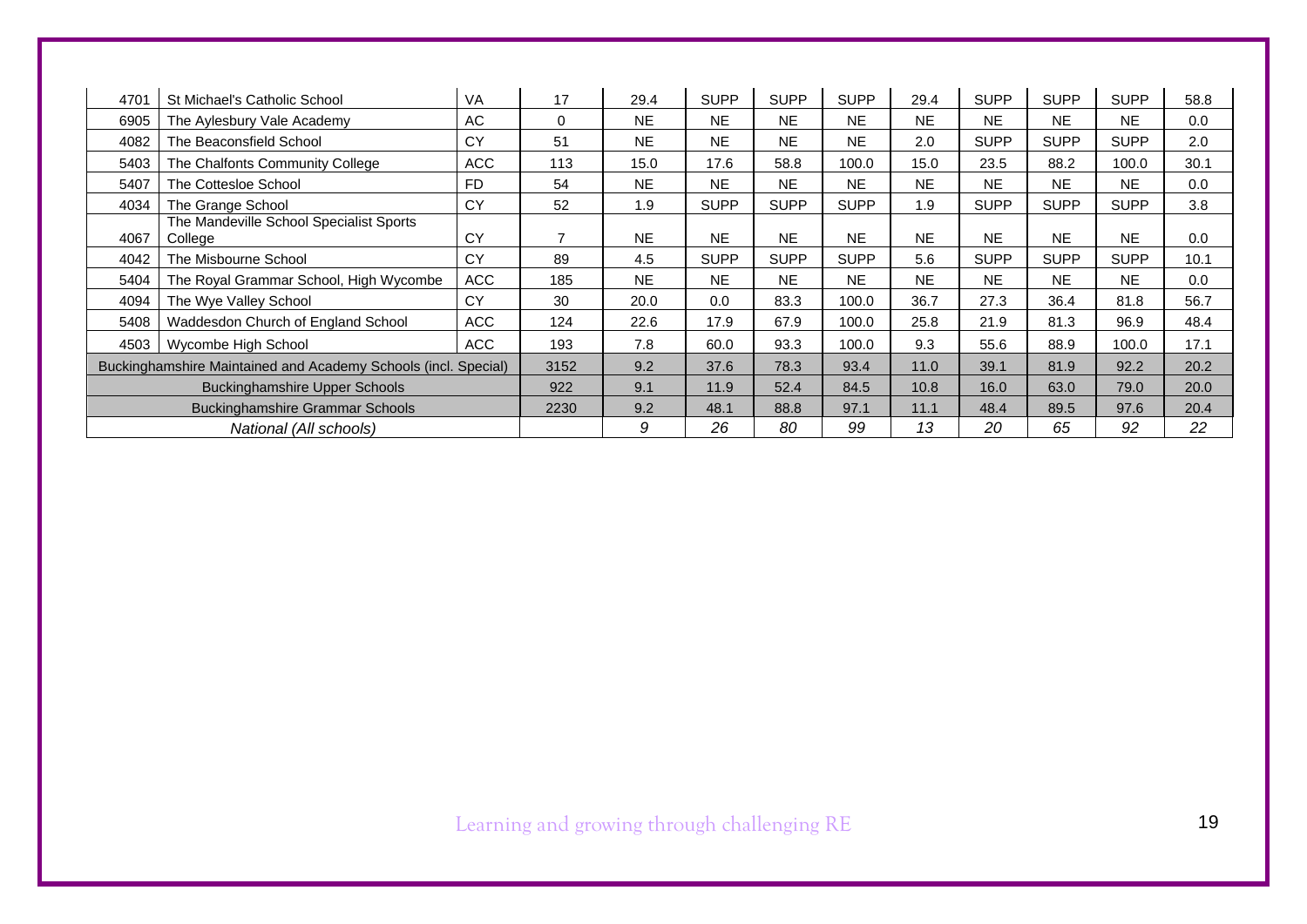## Appendix 2



## BUCKINGHAMSHIRE STANDING ADVISORY COUNCIL ON RELIGIOUS EDUCATION

### **An Example of a Collective Worship Policy for use in** Church of England **schools**

*Schools may use this example as a basis for their policy, if they wish. School policies have to be ratified by the governors every time they are amended. Schools may find that some details which need to be amended more often than a policy is reviewed are better placed in an 'appendix' which does not need to be governor approved every time it changes. References are made to an appendix throughout this example policy.* 

The Collective Worship policy at …………. CE School reflects the school's Trust Deed, and has taken account of the guidance offered by the Diocese of Oxford. Collective Worship reflects the mission statement and is central to the life and ethos of the school. It shapes our approach to others and to what we do in school.

### **Aims of Collective Worship**

Collective Worship in …………. School aims to provide the opportunity for pupils and staff to:

- worship God and reflect on Christian values;
- experience a variety of styles of worship;
- celebrate together e.g. festivals, school values, individual achievements;
- develop a reflective approach to living which encourages understanding of and invitation to prayer;
- look beyond the physical, material and measurable;
- consider spiritual and moral issues and to explore their own beliefs;
- build a sense of community/foster corporate identity;
- participate and respond, through active involvement in the planning, leading, presentation and evaluation of worship;
- feel safe and affirmed in doing any of the above.

#### **Statutory requirements**

By law, Collective Worship must:

- take place each day for every child not withdrawn by their parents (Post-16 students can withdraw themselves);
- reflect the school's Trust Deed.

This means that Collective Worship will reflect the traditions of worship within the Church of England, whilst being invitational, inclusive and valuing of people from all backgrounds and positions of faith.

#### **The Contribution of Collective Worship to aspects of the Curriculum**

Collective Worship time is distinct from curriculum time given to any subject including religious education. However, in …………. School, we aim to enable Collective Worship and aspects of children's classroom learning to be mutually supportive.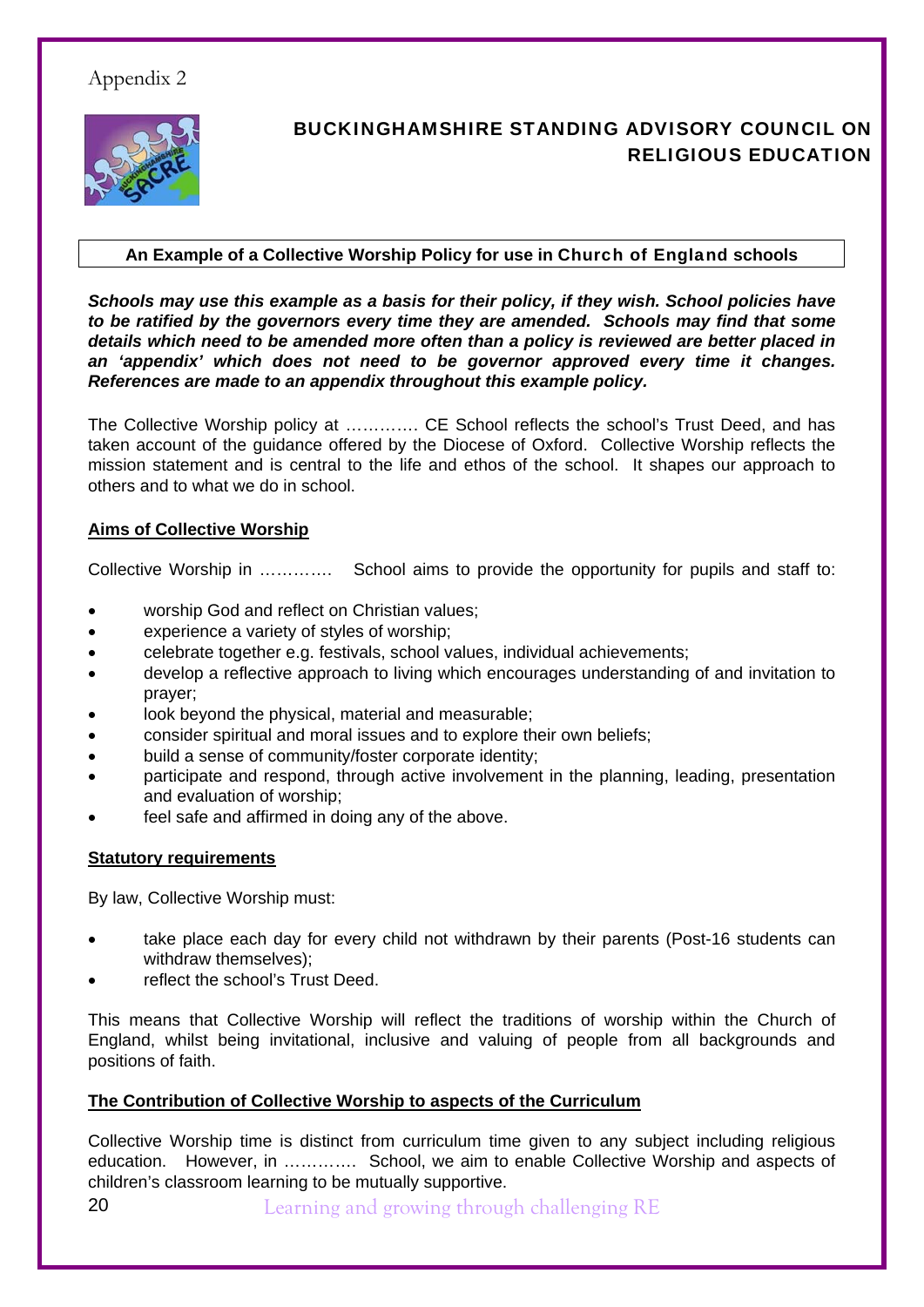Collective Worship provides opportunities for pupils' spiritual, moral, social and cultural development in line with school policy. To achieve this it addresses a wide variety of themes and topics, uses diverse stimuli and resources and provides pupils with opportunities to 'respond' at their own level.

#### **The Management of Collective Worship**

The governors are responsible for the provision of Collective Worship, supported by and in consultation with the Headteacher. The following arrangements exist to co-ordinate, monitor and evaluate Collective Worship:

- 1. HT/DHT/delegated teacher draws up a rota for leading Collective Worship and themes for each week.
- 2. HT/DHT/delegated teacher observes at least 6 acts of Collective Worship (from a range of formats) per term to ensure that they comply with school policy and the law.
- 3. Teacher, pupil and, where appropriate, parental views are collected annually to evaluate the quality and impact of Collective Worship and to identify ways in which it might be improved.

*(Schools may wish to include a 'job description' for the Collective Worship co-ordinator/team in an appendix to their Collective Worship policy.)* 

#### **The Organisation of Collective Worship**

Collective worship takes place in a variety of groupings in the school hall, or one of the multipurpose rooms, the classroom and sometimes in church. It also occurs at a variety of times in the day but is always designed to promote thinking beyond the time given to worship itself.

#### **Leadership**

Every member of the school staff, pupils and occasional visitors will be involved in leading acts of worship at some point in the school year. (*The vicar or someone else from the church is quite likely to be a regular leader of school worship*. *The appendix might include details such as a weekly leadership pattern)* 

#### **Planning Acts of Collective Worship**

The content of all acts of Collective Worship is considered carefully to ensure relevance and suitability for the ages, aptitudes and backgrounds of all pupils.

Termly planning sheets (*included in the appendix)* list themes, special occasions and events, but there is flexibility to allow the inclusion of current and topical issues. Weekly planning and recording sheets (*included in the appendix*) enable the monitoring and evaluation of acts of worship.

Visitors are welcome to lead Collective Worship from time to time and are given guidance (*included in the appendix*) on our worship policy. Leaders from faiths within the area help us to increase the pupils' awareness, promote respect and raise the esteem of the pupils who belong to these faiths. *(See section 4 of this document for 'Visitor Guidance')* 

#### **The Act of Collective Worship**

We use a variety of styles, active and interactive methods and a range of resources (*included in an appendix*) in our acts of Collective Worship. Leaders make decisions about these elements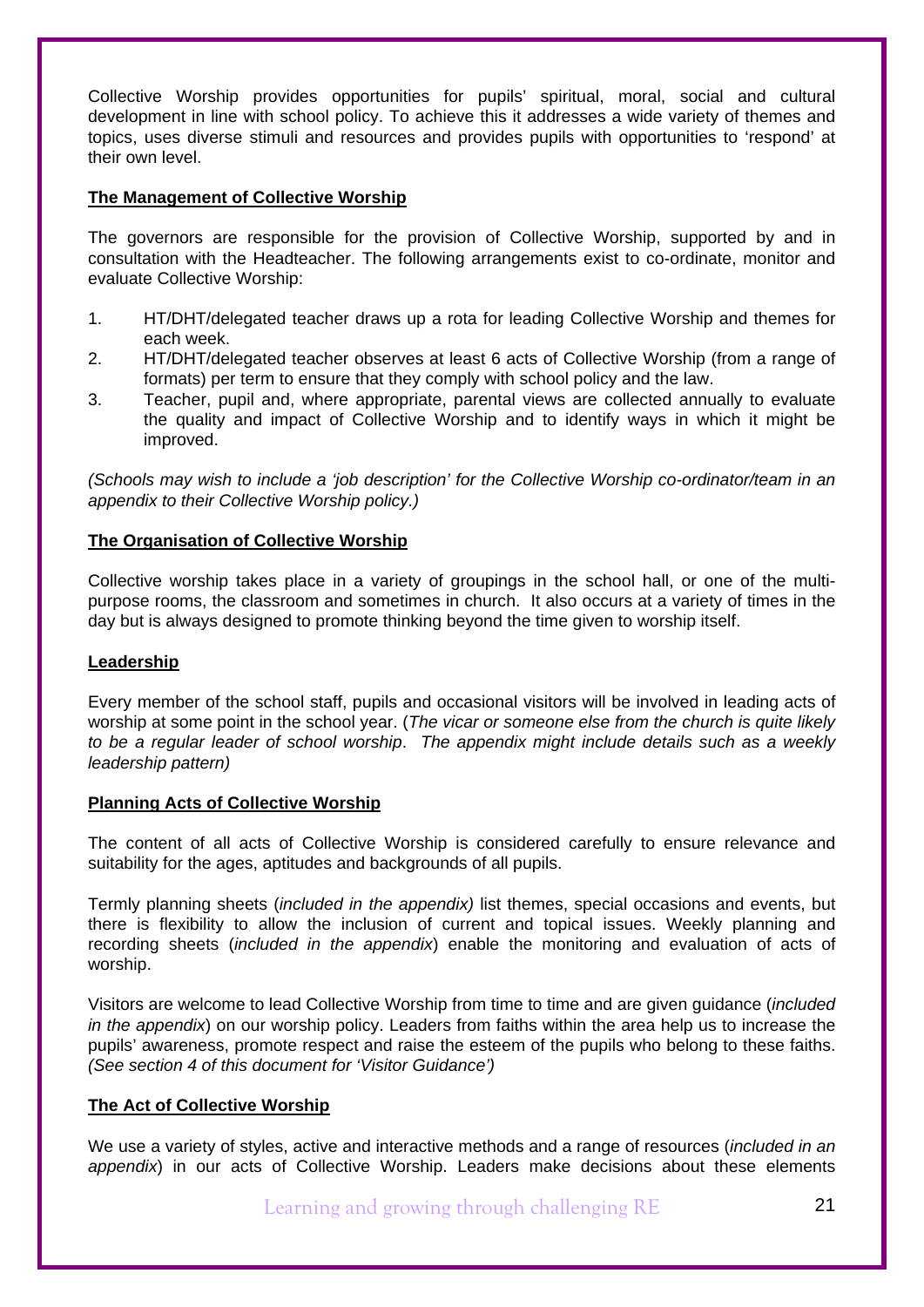according to what is most appropriate to the content, the ages, aptitudes and the backgrounds of the pupils.

Prayer is usually included in our acts of worship. It is introduced with a form of words that invites but does not coerce pupils to participate. Our prayers are addressed to Jesus and 'God' reflecting the traditions and practices of the Church of England. We hope that pupils who prefer not to pray will use these moments to reflect on the important messages shared in our worship.

*(School may like to consider making a collection of prayers written by the pupils or have a school prayer).*

Collective Worship should not be confused with assembly. We often take the opportunity of pupils gathered together to share announcements and notices. Using a variety of strategies e.g. music, silence etc. we indicate clearly to all present when worship begins and ends.

#### **Withdrawal**

Our policy sets out clearly our aspiration that Collective Worship will be a valuable and valued experience for all members of our school community whatever their backgrounds and beliefs. It is invitational and reflective in nature, and never coercive or indoctrinatory.

Parents have a right to withdraw their children from all or any acts of worship (*and staff are also free to withdraw from involvement in this aspect of school life in VC but not VA schools).* We request that those who wish to exercise this right inform the Headteacher in writing so that school records are accurate. We also appreciate opportunities to speak with parents and staff who have concerns about Collective Worship, always keen to develop our understanding of sensitivities and to overcome difficulties where possible. Those pupils who are withdrawn from worship are cared for by a member of the school's staff.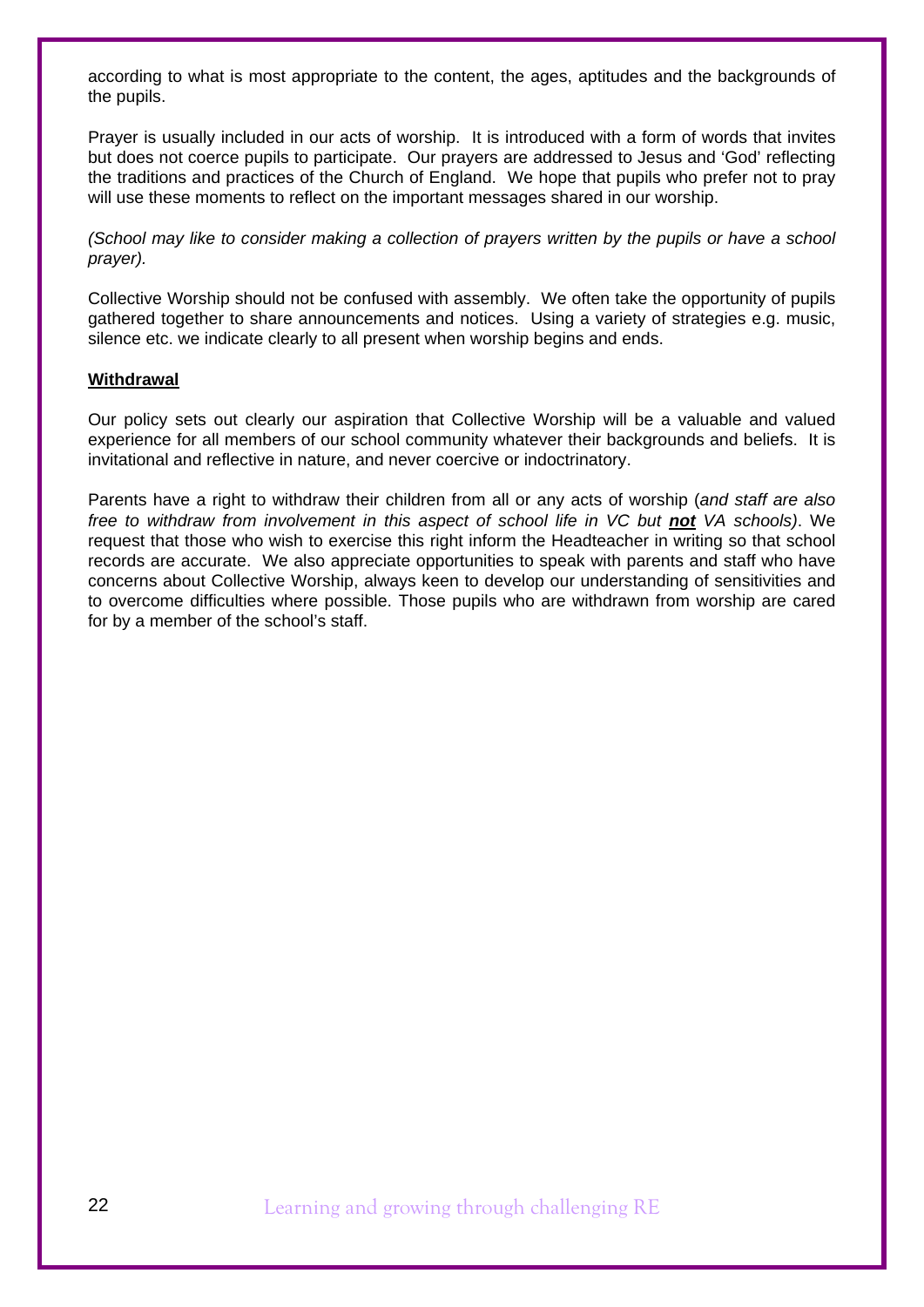

## BUCKINGHAMSHIRE STANDING ADVISORY COUNCIL ON RELIGIOUS EDUCATION

### **An Example of a Collective Worship Policy for use in a** LA Maintained **School**

*Schools may use this example as a basis for their policy, if they wish. School policies have to be ratified by the governors every time they are amended. Schools may find that some details which need to be amended more often than a policy is reviewed are better placed in an 'appendix' which does not need to be governor approved every time it changes. References are made to an appendix throughout this example policy.* 

The Collective Worship policy at …………. School pays due regard to statutory requirements, and has taken account of the guidance offered by the Local Authority through its SACRE. Collective Worship is a valued and valuable part of school life and is taken seriously, because it shapes our approach to others and to what we do in school.

### **Aims of Collective Worship**

Collective Worship in …………. School aims to provide the opportunity for pupils and staff to:

- experience a variety of styles of worship;
- celebrate together e.g. festivals, school values, individual achievements;
- build a sense of community/foster corporate identity;
- develop a reflective approach to living which sometimes encourages understanding of and invitation to prayer;
- look beyond the physical, material and measurable;
- worship God or reflect on human values;
- consider spiritual and moral issues and to explore their own beliefs;
- participate and respond, through active involvement in the planning, leading, presentation and evaluation of worship;
- feel safe and affirmed in doing any of the above.

#### **Statutory requirements**

By law, Collective Worship must:

- take place each day for every child not withdrawn by their parents (Post-16 students can withdraw themselves);
- be wholly or mainly of a broadly Christian character;
- take account of the ages, aptitudes and family backgrounds of the pupils.

This means that Collective Worship should reflect the broad traditions of Christian belief without being distinctive of any particular Christian denomination. Not every act of Collective Worship needs to comply with this, provided that, taking any school term as a whole, most such acts which take place in the school do comply.

The Collective Worship Policy of …………. School is consonant with the philosophy and aims of the school as expressed in the school prospectus.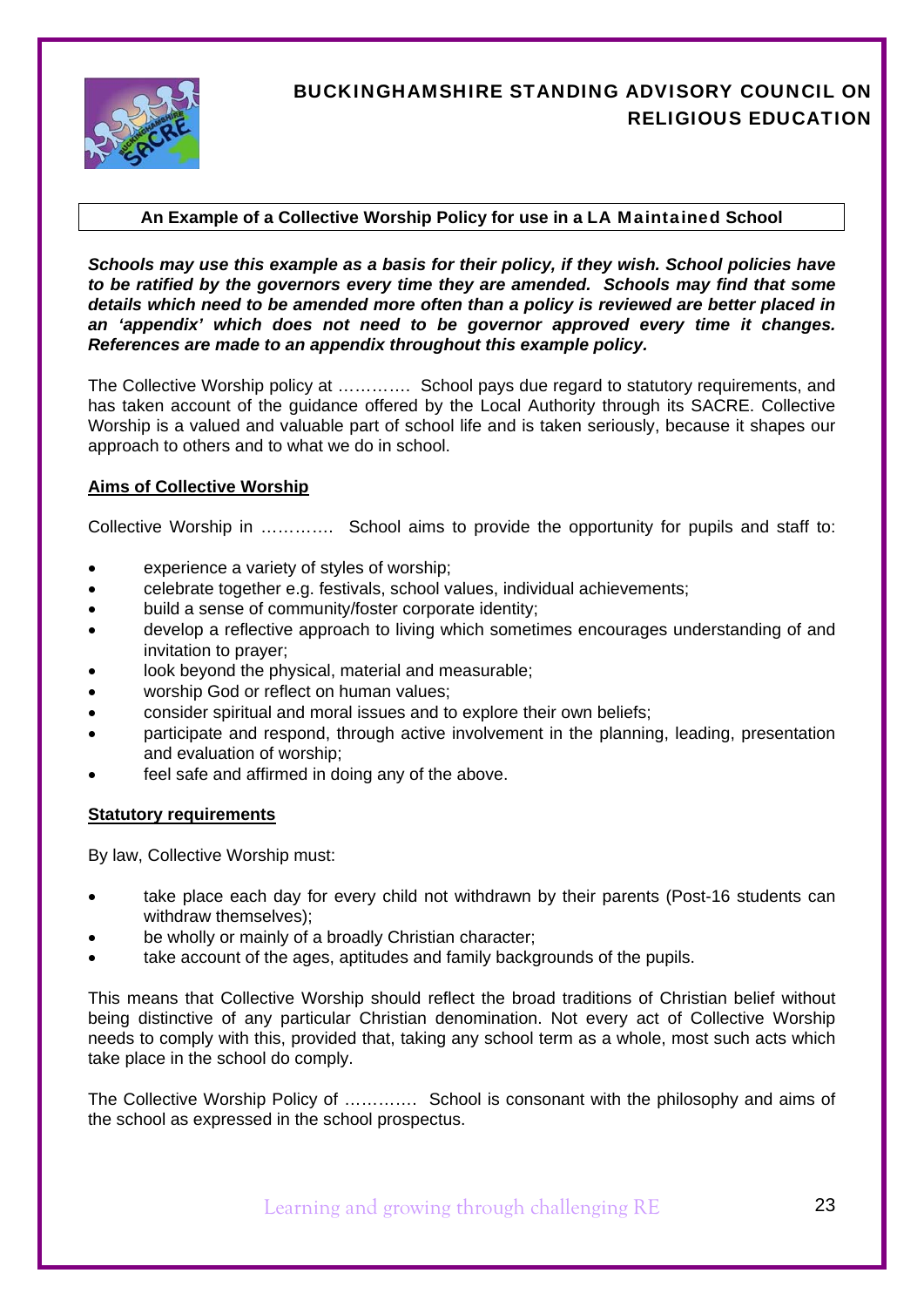#### **The Contribution of Collective Worship to aspects of the Curriculum**

Collective Worship time is distinct from curriculum time given to any subject including religious education. However, in …………. School, we aim to enable Collective Worship and aspects of children's classroom learning to be mutually supportive.

Collective Worship provides opportunities for pupils' spiritual, moral, social and cultural development in line with school policy. To achieve this it addresses a wide variety of themes and topics, uses diverse stimuli and resources and provides pupils with opportunities to 'respond' at their own level.

#### **The Management of Collective Worship**

The Headteacher is responsible for the provision of Collective Worship, supported by and after consultation with the governing body. The following arrangements exist to co-ordinate, monitor and evaluate Collective Worship:

- 1. HT/DHT/delegated teacher draws up a rota for leading Collective Worship and themes for each week.
- 2. HT/DHT/delegated teacher observes at least 6 acts of Collective Worship (from a range of formats) per term to ensure that they comply with school policy and the law.
- 3. Teacher, pupil and, where appropriate, parental views are collected annually to evaluate the quality and impact of Collective Worship and to identify ways in which it might be improved.

*(Schools may wish to include a 'job description' for the Collective Worship co-ordinator/team in an appendix to their Collective Worship policy.)* 

#### **The Organisation of Collective Worship**

Collective Worship takes place in a variety of groupings in the school hall, or one of the multipurpose rooms, or the classroom.

Acts of worship usually last approximately 15 minutes, although it is recognized that this time will be shortened or lengthened when it is appropriate.

(*A description of the variety of groupings may also be included here or in an appendix)*

#### **Leadership**

Every member of the school staff, pupils and occasional visitors will be involved in leading acts of worship at some point in the school year. (*The appendix might include details such as a weekly leadership pattern)* 

#### **Planning Acts of Collective Worship**

The content of all acts of Collective Worship is considered carefully to ensure relevance and suitability for the ages, aptitudes and backgrounds of all pupils.

Termly planning sheets (*included in the appendix)* list themes, special occasions and events, but there is flexibility to allow the inclusion of current and topical issues. Weekly planning and recording sheets (*included in the appendix*) enable the monitoring and evaluation of acts of worship.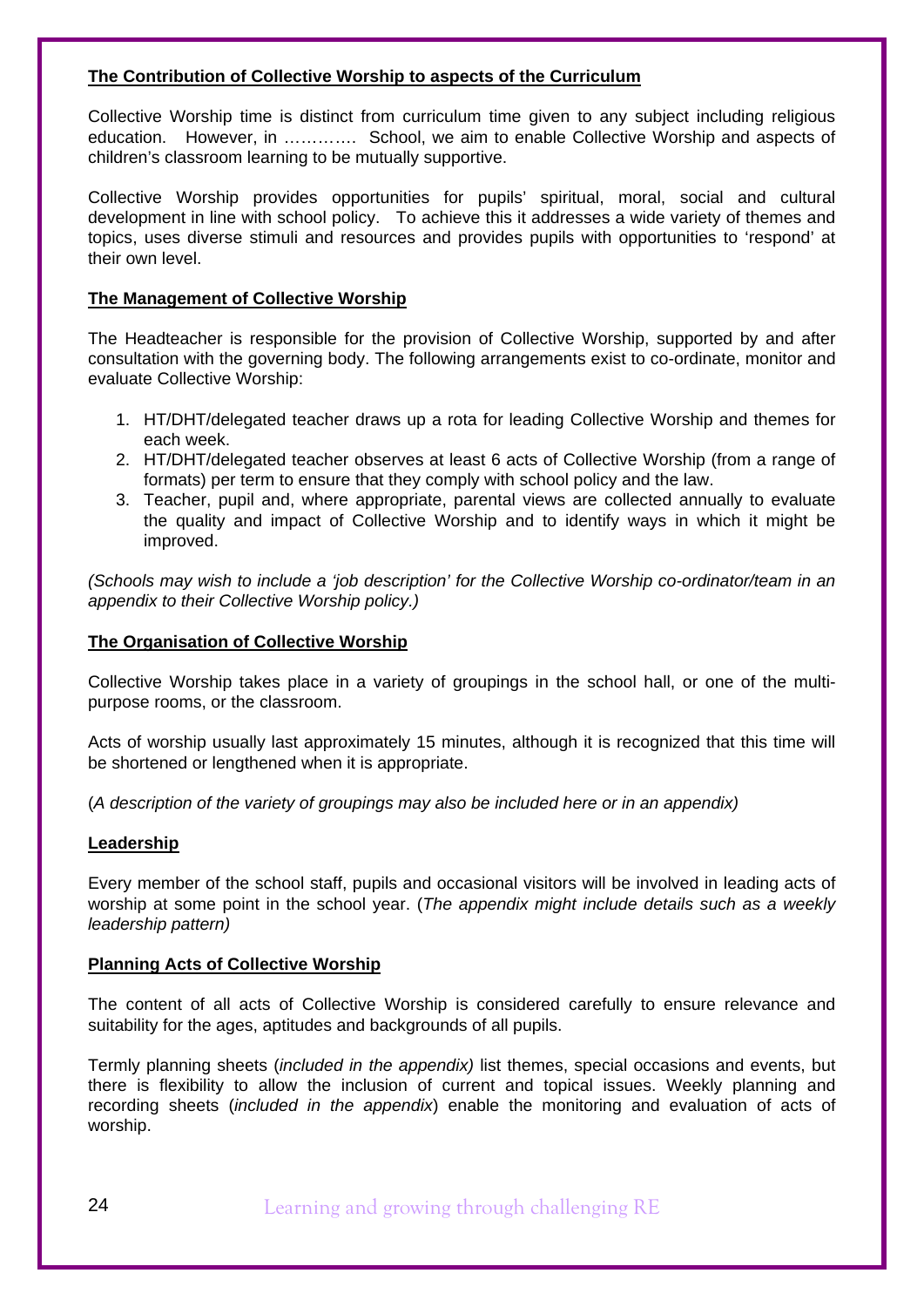Visitors are welcome to lead Collective Worship from time to time and are given guidance (*included in the appendix*) on our worship policy.

Leaders from faiths within the area help us to increase the pupils' awareness, promote respect and raise the esteem of the pupils who belong to these faiths. *(See 'Visitor Guidance')* 

#### **The Act of Collective Worship**

We use a variety of styles, active and interactive methods and a range of resources (*included in an appendix*) in our acts of Collective Worship. Leaders make decisions about these elements according to what is most appropriate to the content, the ages, aptitudes and the backgrounds of the pupils.

Where prayer is included in our acts of worship it is introduced with a form of words that invites but does not coerce pupils to participate. Our prayers are addressed to 'God' rather than Jesus as this is inclusive of the beliefs of our non-Christian religious pupils. We hope that pupils who prefer not to pray will use these moments to reflect on the important messages shared in our worship.

*(School may like to consider making a collection of prayers written by the pupils or have a school prayer).*

Collective Worship should not be confused with assembly. We often take the opportunity of pupils gathered together to share announcements and notices. Using a variety of strategies e.g. music, silence etc. we indicate clearly to all present when worship begins and ends.

#### **Withdrawal**

Our policy sets out clearly our aspiration that Collective Worship will be a valuable and valued experience for all members of our school community whatever their backgrounds and beliefs. It is invitational and reflective in nature and never coercive or indoctrinatory.

Parents have a right to withdraw their children from all or any acts of worship and staff are also free to withdraw from involvement in this aspect of school life. We request that those who wish to exercise this right inform the Headteacher in writing so that school records are accurate. We also appreciate opportunities to speak with parents and staff who have concerns about Collective Worship, always keen to develop our understanding of sensitivities and to overcome difficulties where possible. Those pupils who are withdrawn from worship are cared for by a member of the school's staff.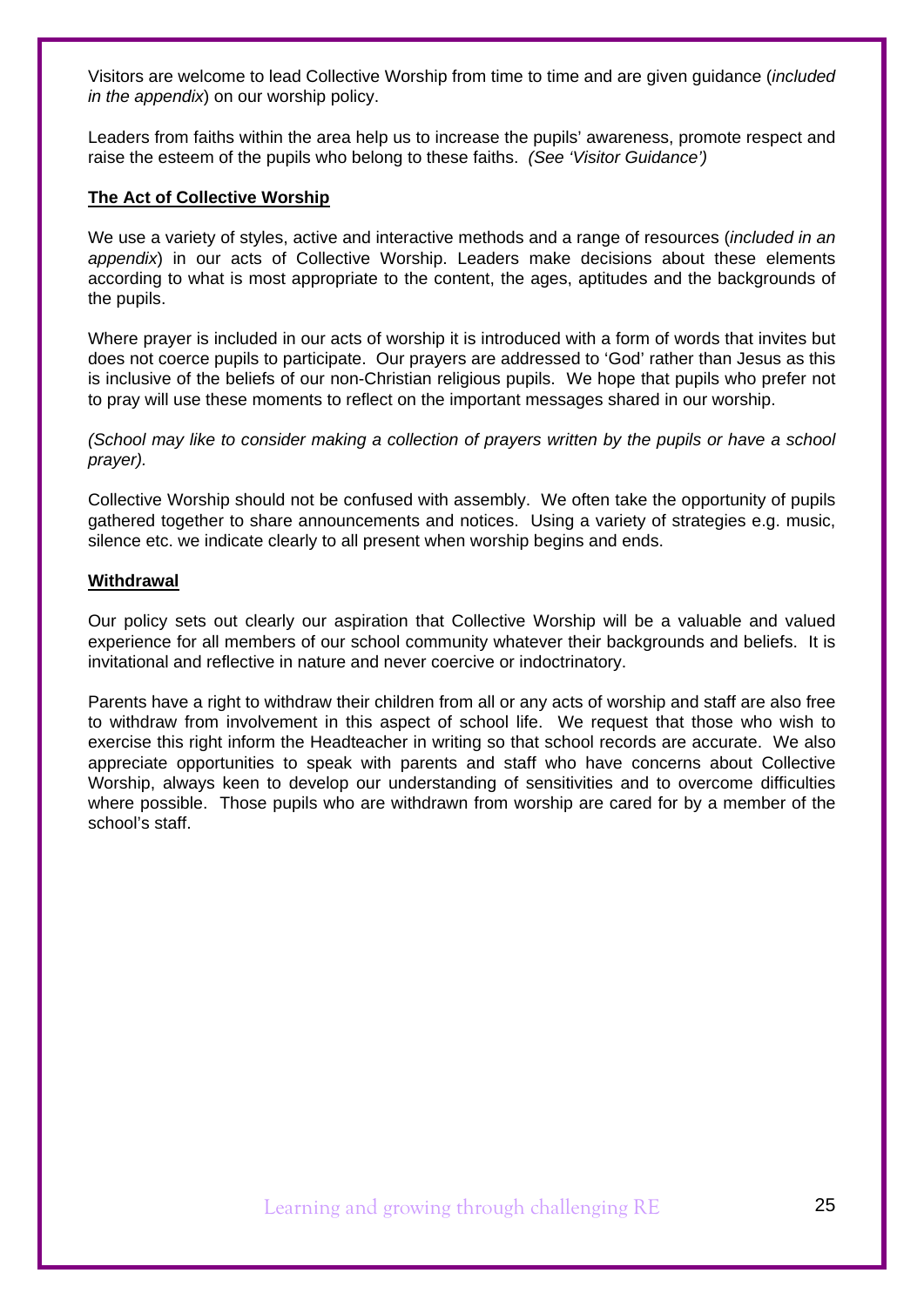## SACRE Membership (September 2012 – July 2013)

In accordance with statute, the Buckinghamshire Standing Advisory Council on Religious Education is composed of four groups:

**Group A** – Other Denominations and Faiths

**Group B** – The Church of England

**Group C** – Teacher representatives

**Group D** – The Local Authority

| <b>Group</b>    | <b>Name</b>                        | <b>Represents</b>     |  |  |  |  |
|-----------------|------------------------------------|-----------------------|--|--|--|--|
|                 | Mrs Val McFarlane (Chair)          | Quaker                |  |  |  |  |
|                 | Vacancy                            | <b>Roman Catholic</b> |  |  |  |  |
|                 | <b>Mrs Frankie Fisher</b>          | <b>Methodist</b>      |  |  |  |  |
|                 | Mr R Kenrick-Jones                 | <b>Baptist</b>        |  |  |  |  |
| A               | Mrs. Sushma Sahajpal               | Hindu                 |  |  |  |  |
|                 | Mr Zahid Jawed                     | Muslim                |  |  |  |  |
|                 | Mr Barry Shine                     | Jewish                |  |  |  |  |
|                 | Vacancy                            | <b>Sikh</b>           |  |  |  |  |
|                 | <b>Steve Terry</b>                 | <b>Buddhist</b>       |  |  |  |  |
|                 | Other faiths yet to be represented | Pentecostal           |  |  |  |  |
|                 | Ms Jo Fageant                      | Church of England     |  |  |  |  |
|                 | Mrs Jenny Earp                     | Church of England     |  |  |  |  |
| B               | Mr. Nick Waldron                   | Church of England     |  |  |  |  |
|                 | Mrs Lesley Turville                | Church of England     |  |  |  |  |
|                 | Ms Sue Bowen (wef 28.11.12)        | <b>NUT</b>            |  |  |  |  |
|                 | Mrs. Margaret Dean                 | <b>ATL</b>            |  |  |  |  |
| $\mathbf C$     | Vacancy                            | <b>NASUWT</b>         |  |  |  |  |
|                 | Mrs Olwyn Davison-Oakley           | <b>NAHT</b>           |  |  |  |  |
|                 | Mr Mark Mayne (wef 13.5.13)        | <b>ASCL</b>           |  |  |  |  |
|                 | <b>Cllr Marion Clayton</b>         | <b>County Council</b> |  |  |  |  |
| D               | <b>Cllr David Watson</b>           | <b>County Council</b> |  |  |  |  |
|                 | Vacancy                            | <b>County Council</b> |  |  |  |  |
|                 | Vacancy                            | <b>County Council</b> |  |  |  |  |
| Co-opted        | Mrs Elaine Lever                   | Humanist              |  |  |  |  |
| <b>Deputies</b> | Ms Suma Din                        | <b>Muslim Deputy</b>  |  |  |  |  |

### **SACRE is advised and supported by Bill Moore, School Improvement Adviser.**

### **The Clerk to the SACRE, Allison Holley can be contacted at:**

Buckinghamshire Learning Trust School Improvement Service Teaching & Learning Centre, Ellen Road, Aylesbury, Bucks. HP21 8EF Tel: 01296 382146 / Email: aholley@learningtrust.net